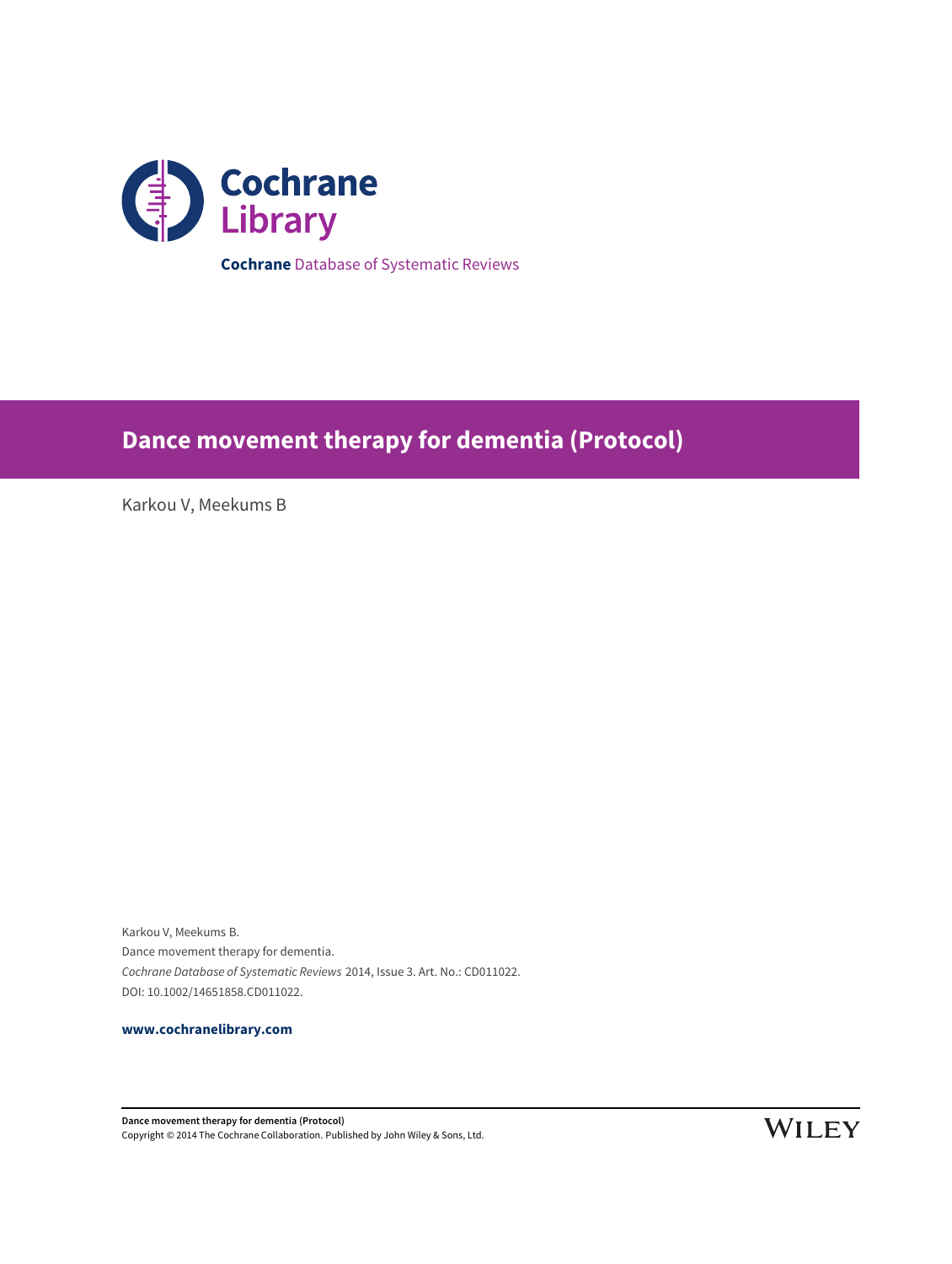## **TABLE OF CONTENTS**

| DECLARATIONS OF INTEREST residences in the contract of the state of the state of the state of the state of the |  |  |  |  |  |  |  |  |  |  |  |  |  |  |  |  |  |  |  |
|----------------------------------------------------------------------------------------------------------------|--|--|--|--|--|--|--|--|--|--|--|--|--|--|--|--|--|--|--|
|                                                                                                                |  |  |  |  |  |  |  |  |  |  |  |  |  |  |  |  |  |  |  |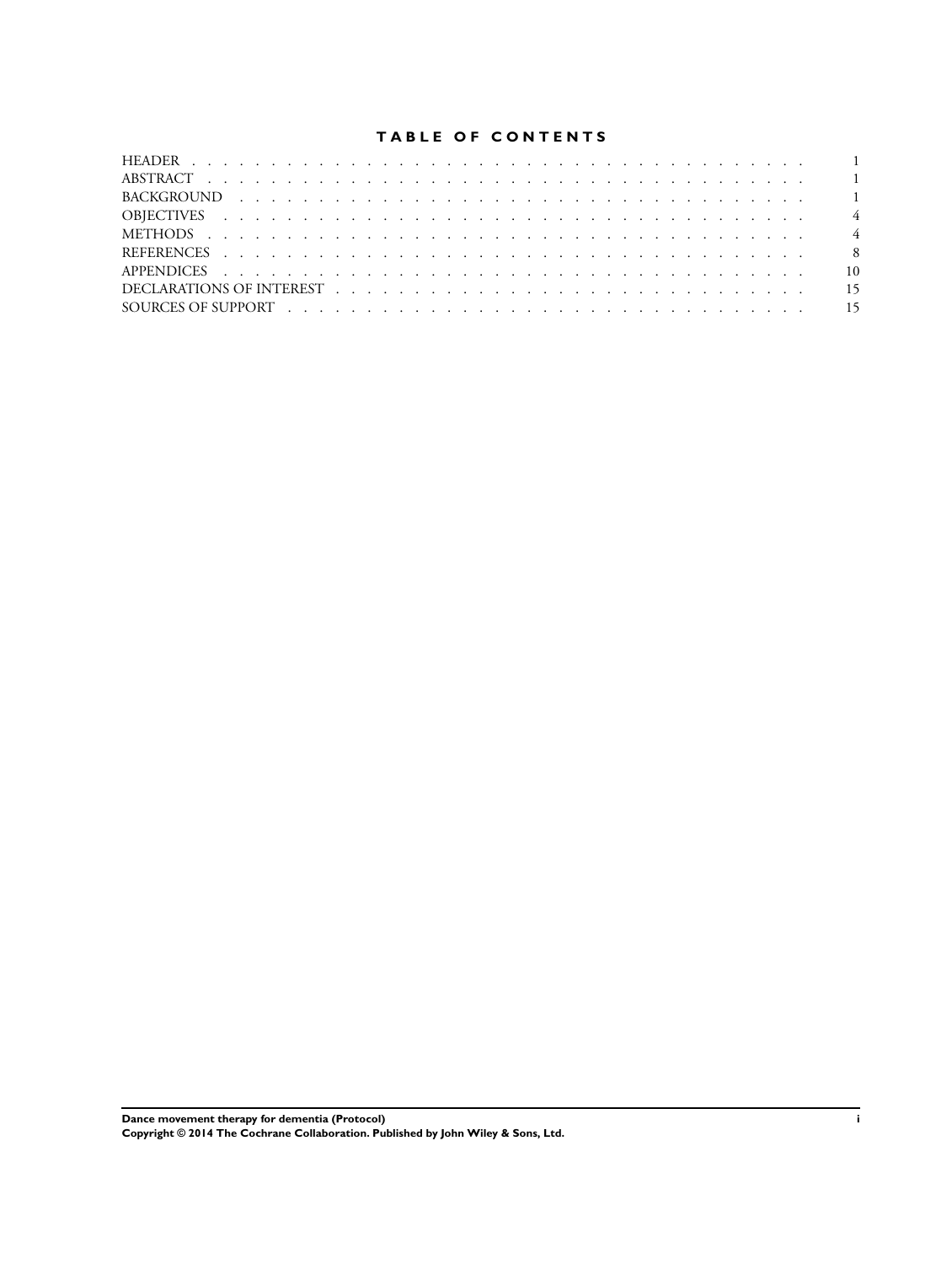<span id="page-2-0"></span>**[Intervention Protocol]**

## **Dance movement therapy for dementia**

Vicky Karkou<sup>1</sup>, Bonnie Meekums<sup>2</sup>

<sup>1</sup> Faculty of Arts and Sciences, Edge Hill University, Ormskirk, UK. <sup>2</sup> School of Healthcare, University of Leeds, Leeds, UK

Contact address: Vicky Karkou, Faculty of Arts and Sciences, Edge Hill University, Ormskirk, Lancashire, L39 4QP, UK. [vkarkou@gmail.com.](mailto:vkarkou@gmail.com)

**Editorial group:** Cochrane Dementia and Cognitive Improvement Group. **Publication status and date:** New, published in Issue 3, 2014.

**Citation:** Karkou V, Meekums B. Dance movement therapy for dementia. *Cochrane Database of Systematic Reviews* 2014, Issue 3. Art. No.: CD011022. DOI: 10.1002/14651858.CD011022.

Copyright © 2014 The Cochrane Collaboration. Published by John Wiley & Sons, Ltd.

## **A B S T R A C T**

This is the protocol for a review and there is no abstract. The objectives are as follows:

1. To assess the effects of DMT on behavioural, social, cognitive and emotional problems of people with dementia in comparison to no treatment (waiting list), standard care or any other treatment.

2. To compare different forms of DMT (e.g. Laban-based DMT, Chacian DMT or Authentic Movement).

## **B A C K G R O U N D**

#### **Description of the condition**

Dementia is a collective name for a number of different progressive degenerative brain syndromes that have effects on memory, thinking, behaviour, emotions and social functioning.

People living with dementia may have symptoms such as:

• memory loss;

• not being able to find the right words or understand what people are saying;

• having difficulties in performing what used to be routine tasks;

• mood swings and personality changes.

These symptoms limit their ability to communicate with others, may reduce social engagement and, in turn, can lead to apathy, or aggressiveness ([Chen 2000\)](#page-9-0), or depression [\(Lyketsos 2004](http://onlinelibrary.wiley.com/doi/10.1002/14651858.CD010515/full#CD010515-bbs2-0029)). Facing

cognitive, emotional and social challenges may increase the risk of challenging behaviours related to dementia [\(Shaji 2009](#page-9-0)).

According to Alzheimer's Disease International [\(ADI 2010](#page-9-0)), Alzheimers disease is the most common of these syndromes and is followed by vascular dementia, Lewy body dementia and frontotemporal dementia. The same source argues that the different types of dementia affect approximately 35.6 million people worldwide. Furthermore, it is estimated that, as a result of the population growing older, by 2030 there will be 65.7 million people suffering from dementia worldwide, and by 2050 there will be 115.4 million. Although recent studies suggest that populations that were born later in the 20th century have a lower risk of developing dementia than those born earlier ([Matthews 2013\)](#page-9-0), dementia remains a major issue for aging populations with immediate and major impact upon families, services and societies as a whole. Historically, treatment interventions focused on reducing cognitive deterioration through pharmacological interventions. However, current thinking highlights the value of treatment options that address the person as a whole, including their physical, emo-

**Dance movement therapy for dementia (Protocol) 1**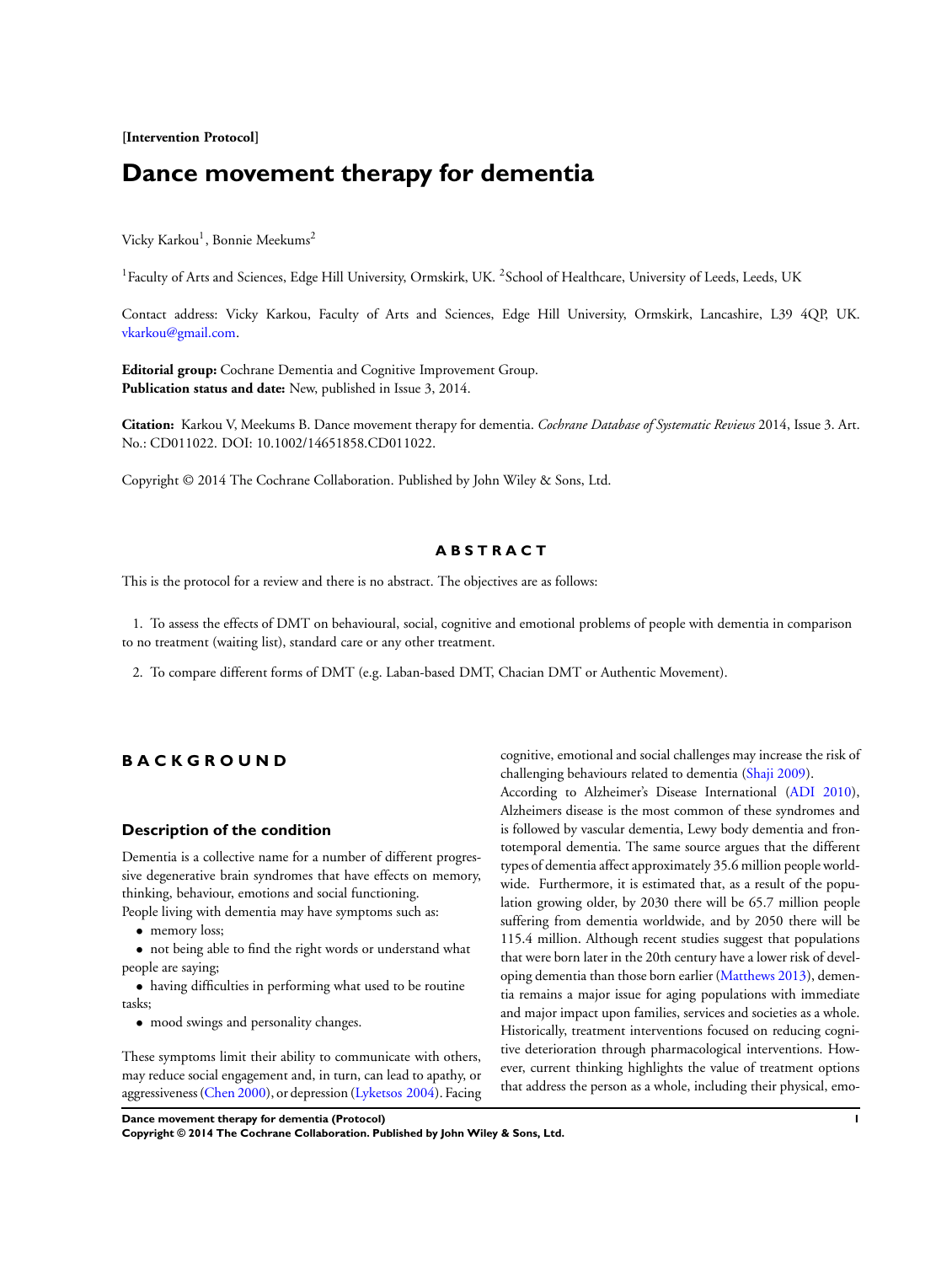tional, social and cognitive processes [\(Kitwood 1997\)](#page-9-0). Furthermore, there is a growing literature that argues for the value of the arts and embodied practices for this population, as being capable of bypassing impairments, connecting with people at a pre-cognitive level, reducing the risk of dementia and slowing down the progressive nature of the disease ([Sandel 1987;](#page-9-0) [Palo-Bengtsson 2002;](#page-9-0) [Verghese 2003](#page-9-0); [Burns 2008](#page-9-0); [Hayes 2011](#page-9-0); [Vink 2011](#page-9-0)). Dance movement therapy (DMT) is one of these interventions that may be a useful intervention for people suffering with dementia.

### **Description of the intervention**

DMT is a form of psychotherapy, one of the arts therapies and a treatment option for people with dementia as reported by [Hill 1999,](#page-9-0) [Coaten 2001](#page-9-0), [Coaten 2002,](#page-9-0) [Violets-Gibson 2002,](#page-9-0) [Kowarzik 2004](#page-9-0), [Hill 2006](#page-9-0) and [Hayes 2011.](#page-9-0)

DMT is also known as dance therapy, movement therapy, dance movement psychotherapy, movement psychotherapy, dance/ movement therapy or dance-movement therapy. One of the official definitions available for the discipline describes it in the following terms:

"Dance Movement (Psycho) therapy is the psychotherapeutic use of movement and dance through which a person can engage creatively in a process to further their emotional, cognitive, physical and social integration. It is founded on the principle that movement reflects an individual's patterns of thinking and feeling. Through acknowledging and supporting clients' movements, the therapist encourages development and integration of new adaptive movement patterns together with the emotional experiences that accompany such changes" (Association for Dance Movement Psychotherapy UK [ADMP UK 2012,](#page-9-0) p 1).

DMT is regarded as a useful and appropriate intervention for patients with a range of conditions, diagnosis and presenting problems, and especially those for whom words can be difficult, those with a cognitive impairment, or who just find it difficult to express and explore their emotions through words. This type of therapy can take place in a number of different settings including health services, schools, social services, voluntary organisations and prisons. Sessions can last from 30 to 90 minutes and often take place weekly at an agreed place and time. Interventions may last from a few weeks to several months, depending on client needs, and can be delivered as one-to-one, pair- or group-therapy.

The practice of DMT in the 21st century stems in part from pioneering work that took place in the USA during the middle and latter part of the last century. For example, Marian Chace [\(Chaiklin](#page-9-0) [1986](#page-9-0); [Levy 1992](#page-9-0)), an American dancer, developed DMT methods that are still widely used today. These methods include the use of the circle and active mirroring in DMT sessions; both of these methods encourage the development of non-verbal therapeutic relationships. However, pioneers in other countries also developed approaches that initially were independent of American influences [\(Payne 1992;](#page-9-0) [Meekums 2008\)](#page-9-0).

[Karkou 2006](#page-9-0) identifies three main models in the field, namely:

1. approaches that rely primarily upon dance/movement engagement and aim to explore specific movement themes and qualities. Examples of these are often, though not exclusively, informed by Rudolf Laban, an early proponent of therapeutic applications of dance movement ([Laban 1975](#page-9-0));

2. approaches that prioritise the non-verbal interaction between client(s) and therapist. A good example of this is the interactive model developed by the American DMT pioneer Marion Chace, as described by [Chaiklin 1986,](#page-9-0) in which mirroring is a key technique, i.e. an active reflection of the movement qualities of the client by the therapist (and at times other group members);

3. approaches that focus on movement improvisation associated with internal work, in the presence of the therapists. An example of this type of approach comes from Authentic Movement, a way of working developed by the American choreographer Mary Whitehouse in which the therapist stays still and observes, using the self as an empathic witness [\(Whitehouse 1979](#page-9-0)).

In these approaches to DMT, the therapist may be active (moving with participants, as in the Chacian approach), or adopt a more observational stance (as in Authentic Movement). [Meekums](#page-9-0) [2008](#page-9-0) suggests that the feature that marks out contemporary DMT practice is the emphasis on it as a form of psychotherapy. For many therapists, theories relating to psychoanalytic and psychodynamic principles are used to guide practice [\(Karkou 2006](#page-9-0)). For example, Authentic Movement is associated with Jungian psychology [\(Whitehouse 1979](#page-9-0)), while the interactive model of Marion Chace is closely connected with humanistic thinking. For others, developmental, behavioural or eclectic and integrative models are valued ([Karkou 2006\)](#page-9-0). For example, in her work with mothers and young children Meekums used a behavioural approach combined with attachment theory ([Meekums 1991\)](#page-9-0). More recently, Meekums suggested an integrative framework based on the symbolic power of the 'movement metaphor', which transcends such theoretical divisions [\(Meekums 2002](#page-9-0)).

In all cases, the therapist is concerned with developing an embodied empathic relationship. Within this relationship, the therapist's body may be seen as holding projections from individual clients, or from the group as a whole. These projections can be worked through verbally, or non-verbally, or both; more or less verbal reflection may take place, depending on the level of cognitive functioning of the participants.

## **How the intervention might work**

DMT may have positive effects for people with dementias that include delaying cognitive deterioration, improving mood and increasing social interaction for a number of reasons such as: 1) the use of movement as exercise and as dance, 2) the use of music, 3) the therapeutic relationship, and 4) DMT-specific features.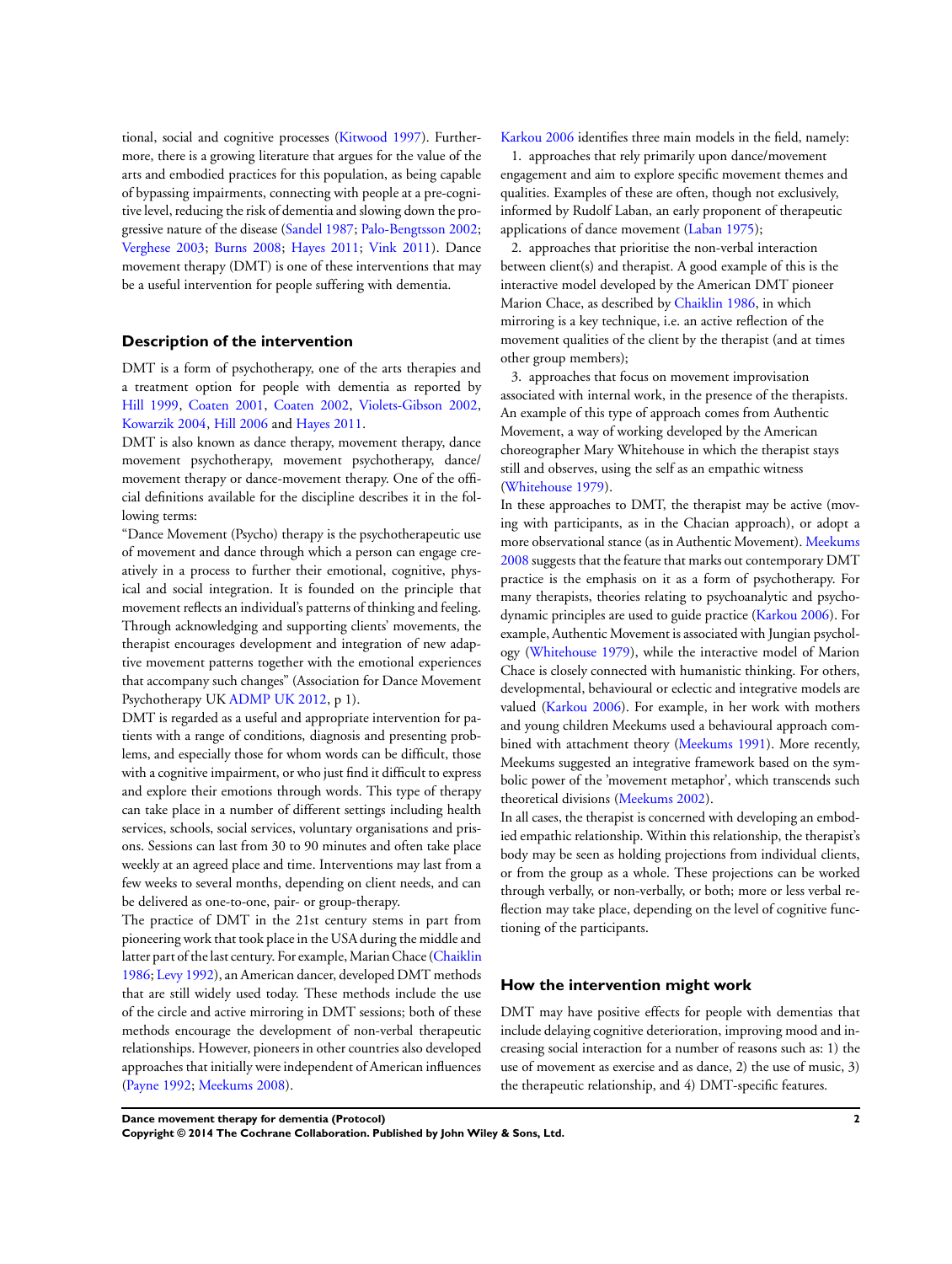#### **The use of movement**

Since DMT uses the body and encourages movement amongst participants, it is expected that there will be some physiological changes associated with exercise. These are well documented in the generic literature on the physiology of exercise, and include positive effects on cognitive function ([Colcombe 2003](#page-9-0)).

The dance literature related to this review reveals that some dance forms, such as tango, may have the effect of over-riding problems in the brain associated with balance and gait in Parkinson's Disease [\(Hackney 2007;](#page-9-0) [Hackney 2010\)](#page-9-0). Tango has many of the elements also found in a DMT session, including: ' . . . frequent movement initiation and cessation, a range of speeds, rhythmic variation . . . ' [\(Hackney 2010;](#page-9-0) p 682).

#### **The use of music**

Although not essential, it is common for dance movement therapists to use music when working with people with dementias. Studies included in the Cochrane Review by [Vink 2011](#page-9-0) indicate that music therapy, a discipline closely alligned to DMT, may have some moderate positive effects in reducing behavioural symptoms associated with dementia, stimulating language skills and enhancing social/emotional functioning. However, in a similar way to other systematic reviews that have evaluated emerging treatment options, the authors of the review concluded that the methodological rigour and reporting of findings of these studies was too poor to draw useful conclusions about the value of this intervention.

#### **The therapeutic relationship**

As a form of psychotherapy, the therapeutic relationship can be seen as a key agent for change [\(Norcross 2011](#page-9-0); [Macaskie 2012](#page-9-0)). For example, in verbal psychotherapy - and with regard to intersubjective therapeutic relationships in particular - [Macaskie 2012](#page-9-0) concludes that the relationship is an embodied one, drawing on implicit relational knowing, implicit body memory and embodied participatory sense-making. Within DMT, embodied relational knowing, body memory and embodied sense-making are highly developed. Furthermore, empathy - a core component of the therapeutic relationship - is extensively utilised in DMT in the form of a sophisticated understanding and use of kinaesthetic empathy [\(Meekums 2012a](#page-9-0)). The development of a therapeutic relationship is a key aspect of the work and one of the main differences between DMT and dance practice.

#### **DMT-specific features**

While DMT participants do engage in movement initiation and cessation, rhythmic variation and a range of speeds, they are encouraged to engage in movement that is primarily creative rather than learning steps to music. Additional benefits, therefore, might reasonably be expected beyond those associated with exercise or dance classes.

[Karkou 2006](#page-9-0) argues that therapeutic change may be related to some of the unique features of DMT specifically: embodiment, creativity and improvisation, movement-based imagination, the use of symbolic movement and the use of movement as a metaphor. The embodied nature of DMT makes it potentially relevant to those clients for whom body image or body memory may be a particular issue requiring exploration and working through, for example for people who are overweight and have emotional eating patterns ([Vaverniece 2012](#page-9-0)). In the case of dementia, engaging body memories may assist the goals of reminiscence therapy [\(Woods](#page-9-0) [2009](#page-9-0)). Metaphors inherent in symbolic movement offer a way to understand communication [\(Meekums 2002](#page-9-0)), and may be important for communication by people with dementia ([Young 2011](#page-9-0)). Creativity and improvised movement work enable participants to develop new ways of being in the world in themselves and in interactions with others, and to delay cognitive deterioration [\(Karkou](#page-9-0) [2006](#page-9-0)). The value of activating imagination through movement has been extensively discussed by Dosamanstes-Alperson as early as 1981 ([Dosamantes-Alperson 1981\)](#page-9-0). Furthermore, [Meekums](#page-9-0) [2002](#page-9-0) and [Karkou 2006](#page-9-0) argue that symbols and metaphors can increase emotional distance from distressing memories and feelings, while they can allow for safe explorations that may change cognitions and feelings.

One of the central aspects of DMT for which there is an evidence base relates to the use of non-verbal communication, and kinaesthetic empathy in particular [\(Brooks 1989;](#page-9-0) [Berrol 2006](#page-9-0); [Meekums](#page-9-0) [2012a\)](#page-9-0), which is an important aspect of the therapeutic relationship discussed above. 'Movement mirroring' is a technique extensively used by dance movement therapists as a way of engaging patients and achieving non-verbal empathy. Within DMT literature empathic engagement through mirroring is often seen as linked with the activation of mirror neurones in the brain [\(Rizzolatti](#page-9-0) [1996](#page-9-0); [Meekums 2002;](#page-9-0) [Berrol 2006;](#page-9-0) [Gazzola 2006](#page-9-0)), which fire as a kind of body memory when an individual observes another person engaged in either purposeful movement or emotional expression that is within the repertoire of the observer. However, the significance of mirror neurones within therapeutic kinaesthetic empathy is unclear; emotional engagement through a deliberate attempt to imagine oneself into another's experience appears to be an important additional requirement ([Meekums 2012a](#page-9-0)). Moreover, mirror neurone activity is associated with watching movements; different processes may be involved in actively mirroring movements, and so while some aspects of kinaesthetic empathy may involve mirror neurone activity, the processes involved in conveying empathy are likely to be different.

Further investigation is needed on this topic as well as on clarifying whether both specific and non-specific factors may be responsible for any therapeutic change associated with DMT for clients with dementia.

**Dance movement therapy for dementia (Protocol) 3**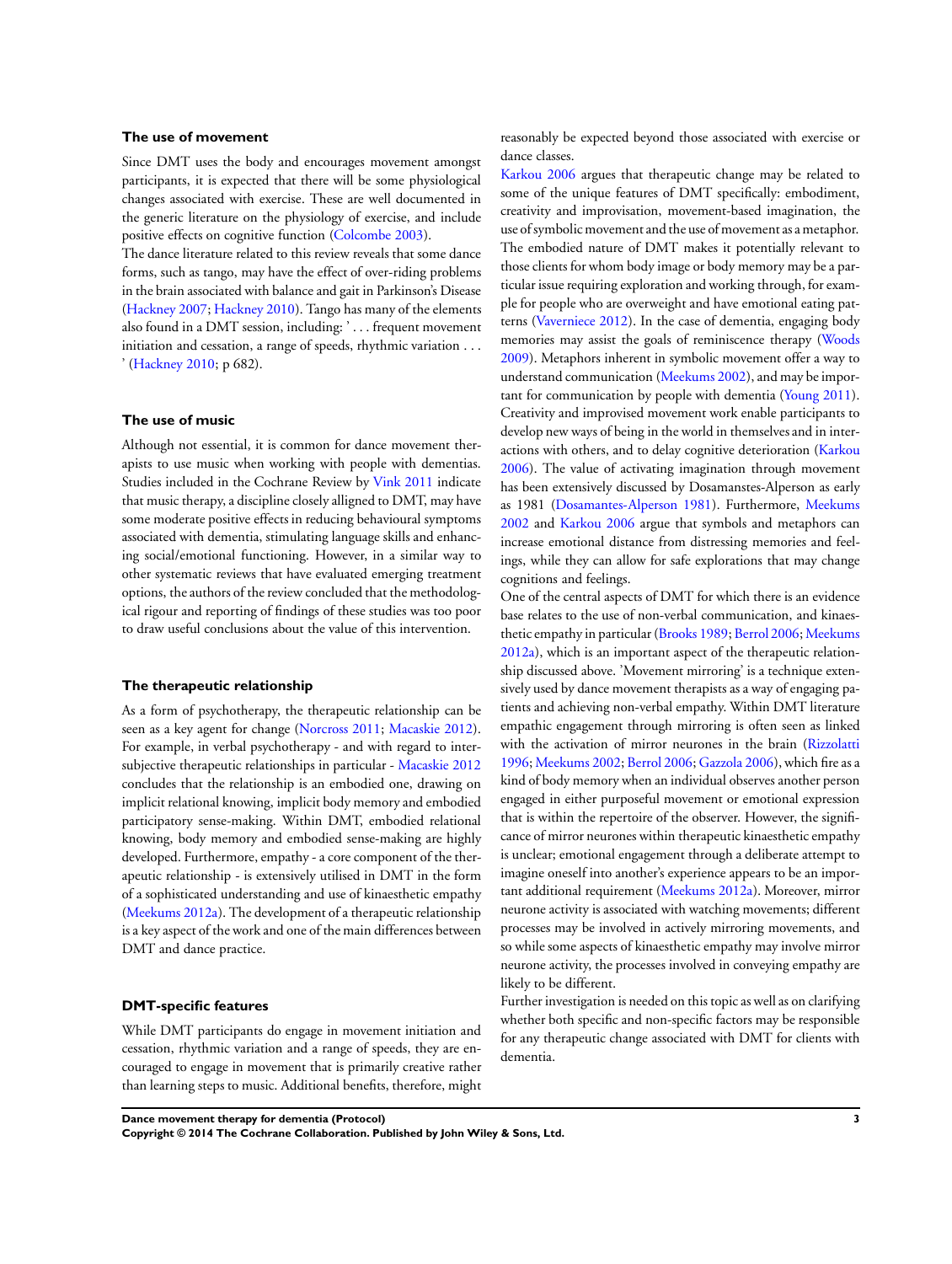### **Why it is important to do this review**

DMT is widely practised around the world in both statutory and non-statutory sectors. In Britain for example, the profession is regulated by the Association for Dance Movement Psychotherapy UK (ADMP UK). In Europe, the Association for Dance Movement Therapy was founded recently, while in the USA dance/movement therapists receive national Certification from the Dance/ Movement Therapy Certification Board, an independent affiliate of the American Dance Therapy Association. Evidence is currently growing that this intervention is effective with a range of client groups. The current review will add to other completed Cochrane reviews of studies in DMT that have reviewed research evidence on the effects of DMT on schizophrenia, cancer care and depression ([Bradt 2011](#page-9-0); [Meekums 2012b;](#page-9-0) [Ren 2013](#page-9-0)).

Furthermore, there is a growing need to offer appropriate services to people with dementias who are faced with multiple issues beyond traditional pharmacological treatment. Given that medication focuses primarily on reducing cognitive deterioration, and that there is a growing number of dementias with multiple symptoms and difficulties, the search for effective interventions that claim to address the person as a whole is becoming particularly urgent. DMT claims to treat the person as a whole, tapping not only into cognitive areas of functioning but also emotional, social and physical aspects. The current review, therefore, will add to the literature of non-pharmacological treatment options for dementia.

## **O B J E C T I V E S**

1. To assess the effects of DMT on behavioural, social, cognitive and emotional problems of people with dementia in comparison to no treatment (waiting list), standard care or any other treatment.

2. To compare different forms of DMT (e.g. Laban-based DMT, Chacian DMT or Authentic Movement).

## **M E T H O D S**

### **Criteria for considering studies for this review**

### **Types of studies**

Our review will include published or unpublished randomised controlled trials (RCTs) in any language. We will also consider cross-over designs and cluster-RCTs.

#### **Types of participants**

The review will include studies of people who, according to the DSM-IV, ICD-10 or other comparable diagnostic criteria, have been formally diagnosed as having any type of dementia of any type of severity. Women and men in all age groups and in all settings (e.g. statutory and voluntary organisations, in-patient or out-patient) will be considered for inclusion in the review.

We will identify the inclusion criteria that determined the selection of participants for each trial. When this information is not available in the source material, we will contact the trial authors to determine how they screened participants, and how many people declined to participate.

## **Types of interventions**

#### **Experimental interventions**

We will consider interventions delivered by a DMT practitioner who: has received formal training; is a dance movement therapist in training; or is otherwise recognised as a dance movement therapist in the country in which the study was conducted.

We will include both group, individual and family/couple DMT with any number and duration of sessions.

Sessions must include active involvement in dance/movement in the presence of a dance movement therapist, or dance/movement interaction with a dance movement therapist with or without other group members, or both. Dance/movement can be improvisatory or structured. Sessions will have clear therapeutic intent and a clear description of the intervention will be reported or available on request. All approaches to DMT will be considered.

The presence or absence of verbal interaction and reflection will be considered as a factor to be examined in subgroup analysis. In all cases however, creative movement work may be the main means of working through cognitive, behavioural, emotional or social issues faced by the participants.

#### **Comparators**

1. No treatment or standard care.

2. Psychological therapies: e.g. counselling, verbal psychotherapies including psychodynamic psychotherapy, interpersonal therapy or cognitive behavioural therapy.

3. Pharmacological interventions: medications such as

cholinesterase inhibitors (CgEIs) or memantine.

4. Other interventions: e.g. exercise, dance or music.

5. Different types of DMT: different types of DMT, as defined above.

#### **Types of outcome measures**

**Dance movement therapy for dementia (Protocol) 4**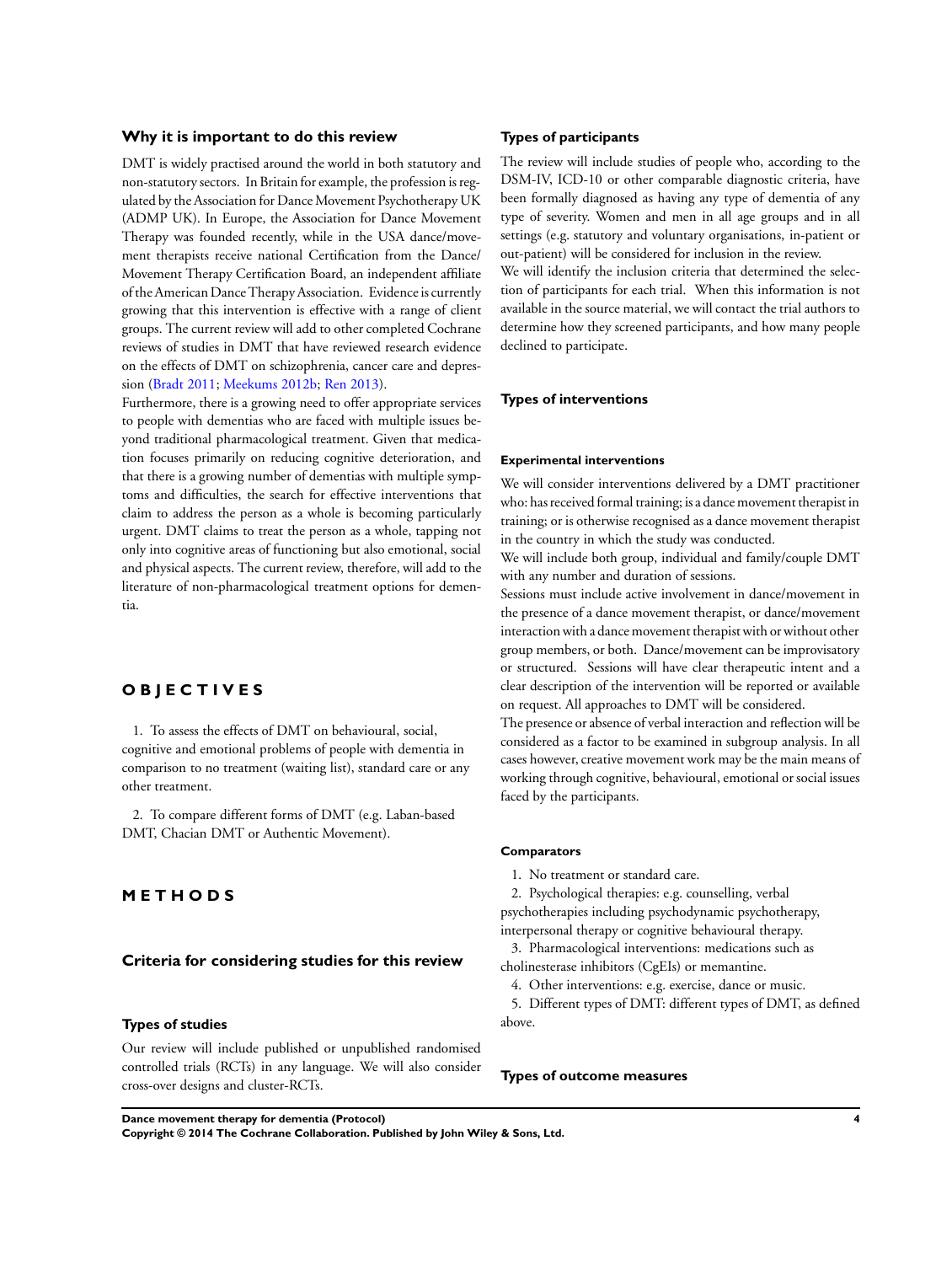#### **Primary outcomes**

Changes in challenging behaviours (e.g. wandering, agitation, general restlessness), cognitive functioning, levels of depression and quality of life; examples of tools for assessing each outcome are listed below. We will accept all behavioural and psychological tools reported by the authors of the identified primary studies in the same way that Vink did for the [Vink 2011](#page-9-0) review of music therapy for dementia.

1. Challenging behaviours:

i) quantitative observational tools specifically designed for an individual study to measure frequency of occurrence of wandering, agitation and general restlessness;

ii) standardised tests such as: Cohen-Mansfield Agitation Inventory Clifton (CMAI; [Cohen-Mansfield 1989\)](#page-9-0) scoring from 29 to 203; the higher the total score the more frequent the agitated behaviours.

2. Cognitive functioning:

i) the Mini-Mental State Exam (MMSE) ([Folstein](#page-9-0)

[1975](#page-9-0)); scoring from 0 to 30 with lower scores indicating poorer cognitive function;

ii) Alzheimers Disease Assessment Scale (ADAS-cog; [Rosen 1984\)](#page-9-0); scores on the cognitive subscale range from 0 to 70 with higher scores indicating poorer cognitive function.

3. Depression:

i) Cornell Scale for Depression in Dementia [\(Alexopoulos 1988\)](#page-9-0); scoring from 0 to 38 with higher scores indicating more severe depression.

4. Quality of life:

i) Quality of Life-Alzheimer's Disease (QOL-AD,

[Logsdson 1999](#page-9-0)): scoring from 13 to 52; higher scores suggest better quality of life.

If other similar outcome measures are found in the included studies, they will be considered.

#### **Secondary outcomes**

Mobility and balance, fatigue, anxiety, social and occupational functioning, economic outcomes (cost-effectiveness of treatment), treatment or research discontinuation/dropout (as measures of acceptability). Adverse events will also be considered, including falls and injuries associated with the intervention. Outcomes will be included as used within the primary studies.

## **Search methods for identification of studies**

#### **Electronic searches**

We will search ALOIS [\(www.medicine.ox.ac.uk/alois](http://www.medicine.ox.ac.uk/alois)) - the Cochrane Dementia and Cognitive Improvement Group's Specialized Register. The search terms used will be: "dance\*" or "authen-

**Dance movement therapy for dementia (Protocol) 5**

**Copyright © 2014 The Cochrane Collaboration. Published by John Wiley & Sons, Ltd.**

tic movement" or "movement therap\*" or "movement psychot\*" or "body psychot\*".

ALOIS is maintained by the Trials Search Co-ordinator of the Cochrane Dementia Group and contains dementia and cognitive improvement studies identified from:

1. monthly searches of a number of major healthcare databases: MEDLINE, EMBASE, CINAHL, PsycINFO and LILACS;

2. monthly searches of a number of trial registers: meta Register of Controlled Trials; Umin Japan Trial Register; WHO portal (which covers ClinicalTrials.gov; ISRCTN; Chinese Clinical trials Register; German Clinical trials register; Iranian Registry of Clinical trials and the Netherlands National Trials Register, plus others);

3. quarterly search of *The Cochrane Library's* Central register of Controlled trials (CENTRAL);

4. monthly searches of a number of grey literature sources: ISI Web of knowledge Conference Proceedings; Index to Theses; Australasian Digital Theses.

To view a list of all sources searched for ALOIS see [About ALOIS](http://www.medicine.ox.ac.uk/alois/content/about-alois) on the ALOIS website.

Additional separate searches will be run in many of the above sources to ensure that the most up-to-date results are retrieved. The search strategy that will be used for the retrieval of reports of trials from MEDLINE (via the Ovid SP platform) can be seen in [Appendix 1.](#page-11-0)

#### **Searching other resources**

We will also do the following in order to identify published, unpublished and on-going trials that may not appear in the electronic searches listed above.

1. We will search the bibliographies of relevant studies and reviews.

2. We will contact professional associations and educational programmes in DMT from around the world using a standard request form to inform us of Masters-degree, PhD or independent work that is published or unpublished, completed or ongoing that might meet the inclusion criteria.

3. We will contact DMT researchers, theoreticians and practitioners who specialise in this area of work, whom we will regard as experts in the field.

## **Data collection and analysis**

#### **Selection of studies**

In the first instance, the two authors (VK and BM) will screen titles and abstracts for inclusion of studies that meet the inclusion criteria as discussed in [Criteria for considering studies for this](#page-2-0) [review](#page-2-0) and further specified in [Data extraction and management.](#page-2-0)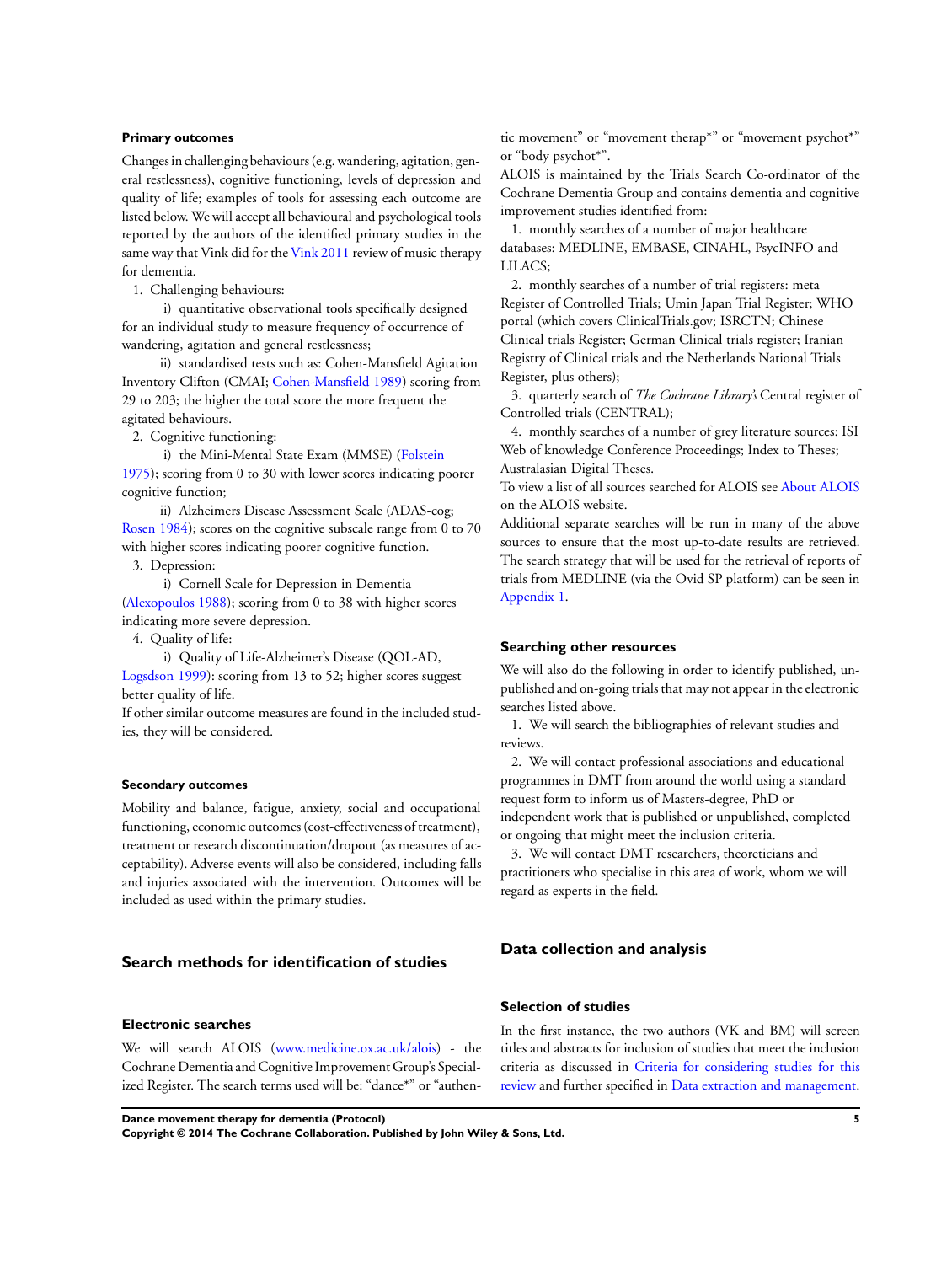The two review authors will act independently and will assess different studies' eligibility using the first part of the proforma that can be found in Appendix 1.

All potentially relevant titles and abstracts will be recorded and assessed to decide whether they should be included, excluded or whether additional information is required regarding:

- 1. general information
- 2. inclusion criteria
	- i) study design
	- ii) participants
	- iii) interventions
	- iv) outcomes

A final decision will be made only after additional information has been sought, where required. If there are disagreements, the two authors will meet to discuss them and, if required, will seek a third opinion from the Cochrane Dementia and Cognitive Improvement Group. A record will be kept of all studies, charting the decisions made, and the stage at which these decisions were made (i.e. title and abstract, on further inquiry from the authors, or on reading the full paper), together with the reason for this decision.

#### **Data extraction and management**

Full reports will be obtained of all included studies. A proforma specifically designed for this purpose will be used to extract relevant data from all included studies (see [Appendix 2\)](#page-12-0). The two review authors will extract data independently using this data extraction proforma. Again, any disagreements will be resolved by discussion; where this does not result in agreement, a third opinion will be sought from the Cochrane Dementia and Cognitive Improvement Group.

The following details will be extracted (as presented in [Appendix](#page-12-0) [2\)](#page-12-0):

- 1. study characteristics;
- 2. interventions;
- 3. outcome measures used in the study;
- 4. study results;
- 5. additional notes.

## **Assessment of risk of bias in included studies**

In order to identify any risk of bias in the included studies, we will use the Cochrane Risk of Bias tool as presented in [Appendix 2](#page-12-0) ( [Higgins 2011](#page-9-0)). With the aid of this tool, we will make a judgement of 'low risk', 'high risk' or 'unclear risk' of bias for each trial of the following areas:

- 1. selection bias:
	- i) random sequence generation
	- ii) allocation concealment
- 2. blinding of participants and personnel;
- 3. blinding of outcome assessment;
- 4. incomplete outcome data;
- 5. selective reporting;
- 6. other sources of bias.

## **Measures of treatment effect**

When changes in challenging behaviours (e.g. wandering, agitation, general restlessness), cognitive functioning, depression and quality of life are measured using rating scales presented as dichotomous data, we will summarise data using risk ratios (RR). For continuous outcomes, such as scores from a scale, we will use mean differences (MD).

When different scales are used to measure the same outcome, the standardised mean difference will be calculated in Review Manager [\(RevMan 2012\)](#page-9-0) to summarise outcomes across scales.

In all cases endpoint data will be regarded as a superior method over change scores. This is preferred since data can be skewed in favour of the treatment or the control group where randomisation is inadequate. It is possible that change scores could appear as different when in fact the two end points (control and treatment group) are similar (see, for example, [Meekums 2012b](#page-9-0)).

## **Unit of analysis issues**

We are not expecting to find large scale studies taking place in this area, but depending on the type of studies available we will make the following choices:

1. in the case of cross-over trials, we will use only the first active treatment period;

2. in studies with multiple arms we will include only the arm with DMT and the control;

3. in the case of two DMT arms with one single control group, we will consult the Cochrane Handbook [\(Higgins 2011,](#page-9-0) chapter 16.5.4).

If there is a cluster randomisation, depending on the data available, analysis will follow the Cochrane Handbook ([Higgins 2011,](#page-9-0) chapters 16.3.3 to 16.3.7).

## **Dealing with missing data**

If there are missing data in terms of end of treatment scores, we will attempt either to obtain the missing data or find out why data are missing through contacting trialists. Data that remain unavailable will be treated as 'missing at random' [\(Higgins 2011,](#page-9-0) 16.1.2), and, if it is end of treatment scores that are missing we will assume that participants either dropped out of the intervention, died or became too ill to continue. The percentage drop-out will be calculated, and cautiously interpreted as a measure of acceptability.

If standard deviations (SD) are missing, we will consider the values of other reported measures such as P values, t values, confidence intervals and standard errors. If a sufficient number of studies become available, we will try to impute a SD. We will however, make a note of this, and we will perform a sensitivity analysis, as imputed measures may bias towards lack of effect.

**Dance movement therapy for dementia (Protocol) 6**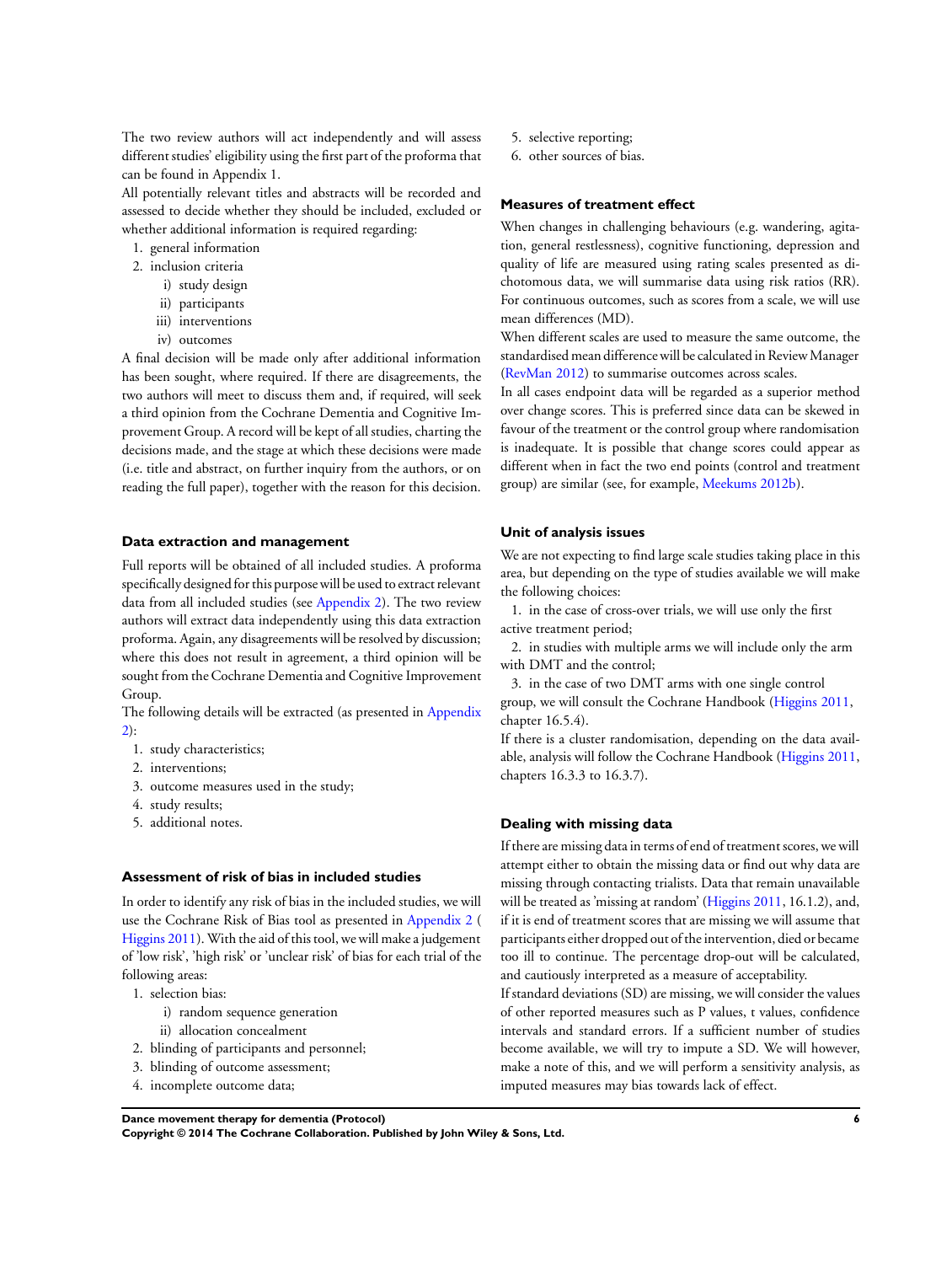For continuous data that remain missing, we plan to report completers' data only. For binary data, we will assume that drop-outs had 'no change' and we will analyse using intention to treat analysis.

In general terms, we will report all missing data in the risk of bias tables ([Appendix 2](#page-12-0)).

## **Assessment of heterogeneity**

Initially, sources of clinical heterogeneity will be examined; studies will be pooled only where review authors judge that there is sufficient clinical homogeneity. In order to assist our judgement regarding potential sources of clinical heterogeneity, we will summarise studies in terms of participants, settings, method of delivery (that is, group or individual, number of sessions), type of DMT, and reported outcomes.

We will assess heterogeneity in the results of the trials by inspection of graphical presentations and by the  $I^2$  and  $Chi^2$  statistics [\(Higgins 2011\)](#page-9-0).

We will pool studies with  $I^2$  values of up to 80% heterogeneity, which may be an acceptable level of heterogeneity for psychological assessments. We will then perform a sensitivity analysis to establish the effects of including studies of lower quality (see [Sensitivity](#page-2-0) [analysis](#page-2-0)).

#### **Assessment of reporting biases**

Where there are more than ten studies that address the same outcome, we will use a funnel plot analysis to examine for publication bias.

#### **Data synthesis**

Data from all trials included in the review will be entered into Review Manager software ([RevMan 2012](#page-9-0)). Depending on the outcome of the test for homogeneity, we will be able to assess whether we need to accommodate for heterogeneity by using a randomeffects model to calculate differences between treatment and control groups and pooled estimates.

A meta-analysis will be performed on extracted data, if:

1. there is more than one study with an estimated treatment effect;

2. the included studies appear to differ minimally in characteristics and can be investigated for heterogeneity through subgroup analyses;

3. studies use the same outcome measures;

4. each study has available data ([Higgins 2011;](#page-9-0) [Meekums](#page-9-0) [2012b\)](#page-9-0).

Finally, as it is expected that studies will use different time points for measurement, an initial main analysis will be based on the final time point. Following this, sub-group analysis will also be considered as follows: short follow-up (up to 14 weeks); moderate follow-up (15 to 27 weeks) and long follow-up (28 weeks and over). In cases where the type of intervention, the populations studied or the outcome measures used are very different from one study to another, only narrative descriptions of the findings will be included in the review.

#### **Subgroup analysis and investigation of heterogeneity**

If possible, we will perform subgroup analyses as follows:

1. mode of delivery including group or individual;

- 2. actively moving or not actively moving therapist;
- 3. presence or absence of verbal interaction;

4. length of treatment including number of sessions (fewer than 12 sessions versus 12 or more sessions);

5. intensity of intervention, to include frequency (weekly or less frequent, bi-weekly or more frequent) and duration of sessions (one hour or less, more than one hour);

- 6. type of dementia;
- 

7. severity of dementia (mild, moderate or severe as defined by the trialist);

8. participant characteristics including gender (men, women or other) and age (under 65 years old; 65 years old and over);

9. setting (statutory and non-statutory).

## **Sensitivity analysis**

If it is relevant, the following types of sensitivity analysis will be performed relating to:

1. different types of risk of bias, for example high versus low risk studies;

2. imputed measures vs available case analysis.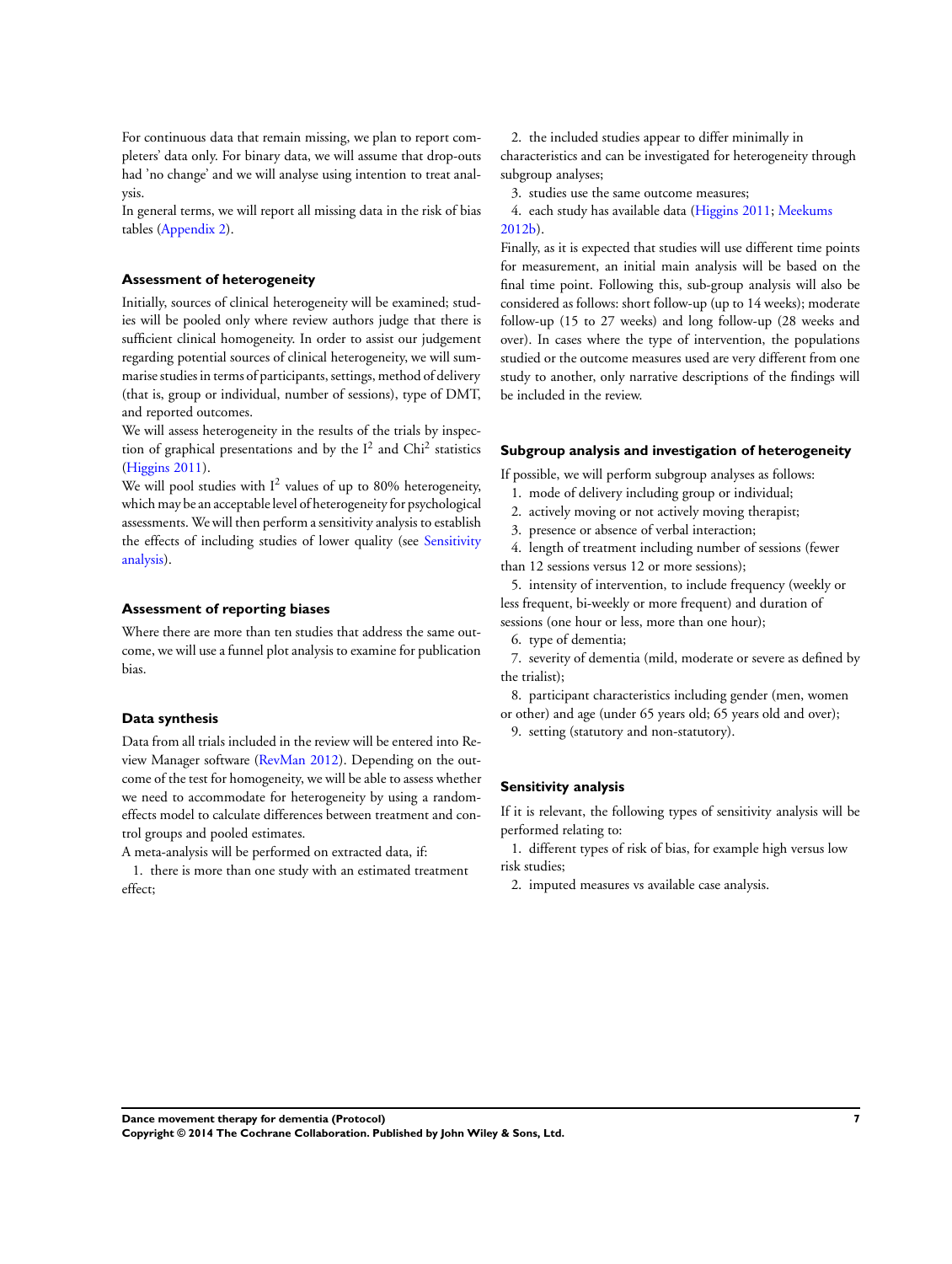## **R E F E R E N C E S**

## <span id="page-9-0"></span>**Additional references**

### **ADI 2010**

Alzheimer's Desease International (ADI). World Alzheimer Report 2010: The Global Economic Impact of Dementia. *Alzheimer's Disease International: London* 2010.

## **ADMP UK 2012**

Association of Dance Movement Psychotherapy UK (ADMP UK). What is Dance Movement Psychotherapy? . ADMP UK. Available from: http://www.admt.org.uk/ whatis.html 2012.

#### **Alexopoulos 1988**

Alexopoulos GS, Abrams RC, Young RC, Shamoian CA. Cornell scale for depression in dementia. *Biological Psychology* 1988;**23**(3):271–84.

#### **Berrol 2006**

Berrol C. Neuroscience meets dance/movement therapy: mirror neurons, the therapeutic process and empathy. *The Arts in Psychotherapy* 2006;**33**:302–15.

#### **Bradt 2011**

Bradt J, Goodill SW, Dileo C. Dance/movement therapy for improving psychological and physical outcomes in cancer patients. *Cochrane Database of Systematic Reviews* 2011, Issue 10. [DOI: 10.1002/14651858.CD007103.pub2]

#### **Brooks 1989**

Brook D, Stark A. The effects of dance/movement therapy on affect: a pilot study. *American Journal of Dance Therapy* 1989;**11**:101–12.

## **Burns 2008**

Burns J. An interpretive description of patterns of practice of arts therapists working with older people who have dementia in the UK. Unpublished PhD Thesis, Queen Margaret University, Edinburgh 2008.

#### **Chaiklin 1986**

Chaiklin S, Schmais D. The Chace approach to dance therapy. In: Lewis P editor(s). *Theoretical Approaches in Dance/Movement Therapy*. Vol. **1**, Iowa: KIendall/Hunt, 1986:17–36.

#### **Chen 2000**

Chen YL, Ryden MB, Feldt K, Savik K. The relationship between social interaction and characteristics of aggressive, cognitively impaired nursing home residents. *American Journal of Alzheimer's Disease* 2000;**15**(1):10–7.

## **Coaten 2001**

Coaten R. Exploring reminiscence through dance and movement. *Journal of Dementia Care* 2001;**9**(5):19–22.

#### **Coaten 2002**

Coaten R. Movement matters: revealing the hidden humanity within dementia through movement, dance and the imagination. *Dementia* 2002;**1**(3):386–92.

#### **Cohen-Mansfield 1989**

Cohen-Mansfield J, Marx MS, Rosenthal AS. A description of agitation in a nursing home. *Journal of Gerontology: Medical Sciences* 1989;**44**(3):M77–M84.

#### **Colcombe 2003**

Colcombe S, Kramer AF. Fitness effects on the cognitive function of older adults: a meta-analytic study. *Psychological Science* 2003;**14**(2):125–30.

#### **Dosamantes-Alperson 1981**

Dosamantes-Alperson E. Experiencing in movement therapy. *American Journal of Dance Therapy* 1981;**4**(2): 33–44.

#### **Folstein 1975**

Folstein MF, Folstein SE, McHigh PR. 'Mini-Mental State': a practical method for grading the cognitive state of patients for the clinician. *Journal of Psychiatric Research* 1975;**12**: 189–98.

#### **Gazzola 2006**

Gazzola V, Aziz-Zadeh L, Keysers C. Empathy and the somatotopic auditory mirror system in humans. *Current Biology* 2006;**16**:1824–9.

#### **Hackney 2007**

Hackney ME, Kantorovich S, Levin R, Earhart GA. Effects of tango on functional mobility in Parkinson's disease: a preliminary study. *Journal of Neurologic Physical Therapy* 2007;**31**(4):173–9.

#### **Hackney 2010**

Hackney ME, Earhart GA. Effects of dance on balance and gait in severe Parkinson disease: a case study. *Disability and Rehabilitation* 2010;**32**(8):679–84.

#### **Hayes 2011**

Hayes J, Povey S. *The Creative Arts in Dementia Care: Practical Person-Centred Approaches and Ideas*. London: Jessica Kingsley, 2011.

#### **Higgins 2011**

Higgins JPT, Green S (editors). *Cochrane Handbook for Systematic Reviews of Interventions.*. Chichester: John Wiley & Sons, 2011.

#### **Hill 1999**

Hill H. Dance therapy and communication in dementia. *Signpost Cardiff Royal Hamadryod Hospital* 1999;**4**(1):13–4.

## **Hill 2006**

Hill H. Dance therapy as person-centred care. In: Koch SC, Brauninger I editor(s). *Advances in Dance/Movement Therapy. Theoretical Perspectives and Empirical Findings*. Berlin: Logos, 2006:166–176.

#### **Karkou 2006**

Karkou V, Sanderson P. *Arts Therapies: A Research-Based Map of the Field*. Edinburgh: Elsevier, 2006.

#### **Kitwood 1997**

Kitwood T. *Dementia Reconsidered*. London: Routledge, 1997.

## **Kowarzik 2004**

Kowarzik U. Opening Doors: Dance Movement Therapy with People with Dementia. In: Payne H editor(s). *Dance Movement Therapy: Theory, Research and Practice*. Hove: Routledge, 2005.

**Dance movement therapy for dementia (Protocol) 8**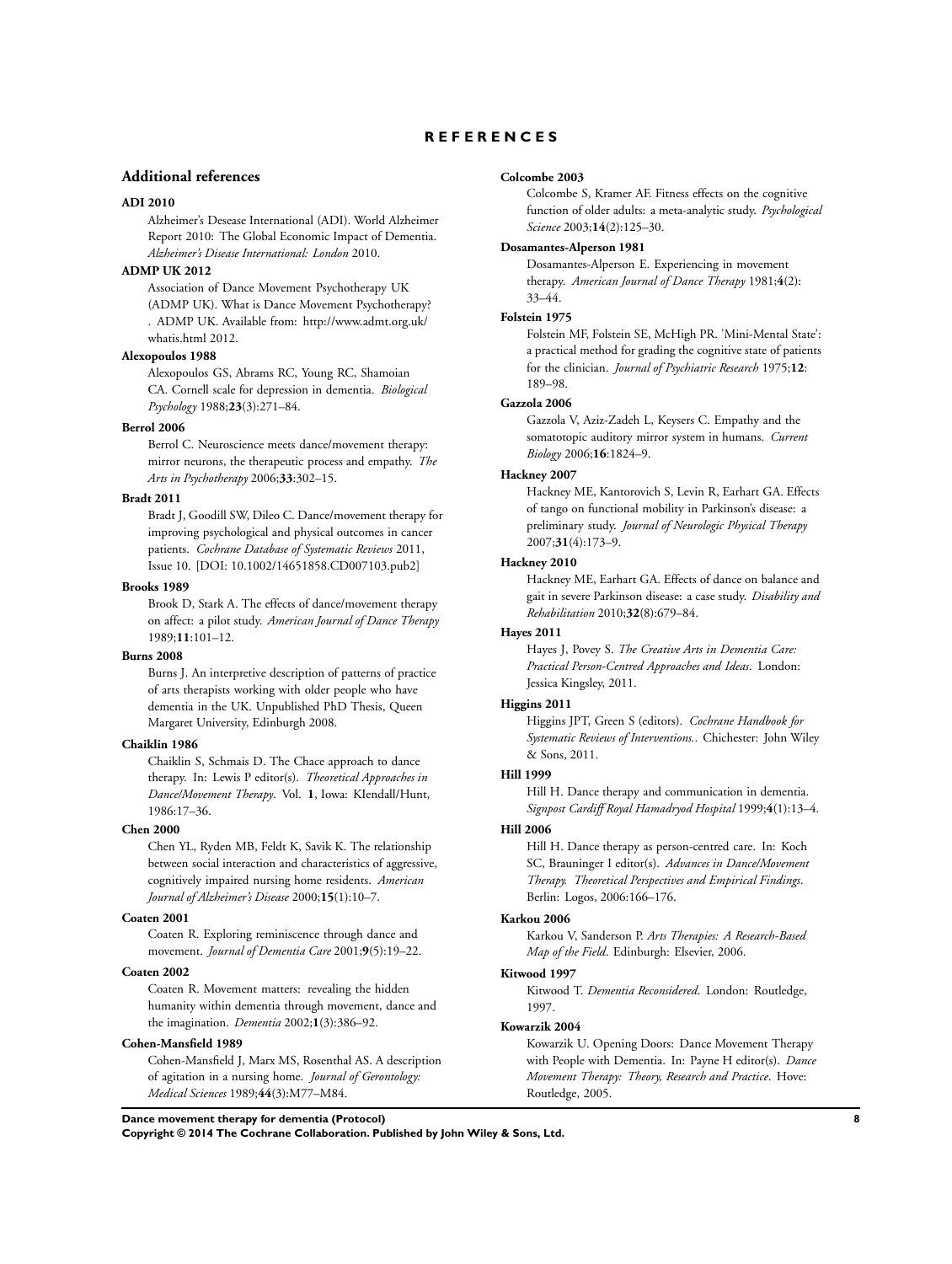#### **Laban 1975**

Laban R. *Modern Educational Dance*. London: MacDonald Evans, 1975.

#### **Levy 1992**

Levy F. *Dance/Movement Therapy: A Healing Art*. Reston, VA: American Alliance for Health, Physical Education, Recreation and Dance, 1992.

## **Logsdson 1999**

Logsdon RG, Gibbons LE, McCurry SM, Teri L. Quality of life in Alzheimer's disease: patient and caregiver reports. *Journal of Mental Health and Aging* 1999;**5**:21–32.

#### **Macaskie 2012**

Macaskie J, Meekums B, Nolan G. Transformational education for psychotherapy and counselling: a relational dynamic approach. *British Journal of Guidance & Counselling* 2012;**41**(4):351–62. [DOI: 10.1080/ 03069885.2012.726348]

#### **Matthews 2013**

Matthews FS, Arthur A, Barnes LE, Bond J, Jagger C, Robinson L, et al. A two-decade comparison of prevalence of dementia in individuals aged 65 years and older from three geographical areas of England: results of the Cognitive Function and Ageing Study I and II. *The Lancet* 2013;**382** (9902):1405–12.

## **Meekums 1991**

Meekums B. Dance movement therapy with mothers and young children at risk of abuse. *The Arts in Psychotherapy* 1991;**18**(3):223–30.

#### **Meekums 2002**

Meekums B. *Dance Movement Therapy*. London: Sage, 2002.

### **Meekums 2008**

Meekums B. Pioneering dance movement therapy in Britain: results of narrative research. *The Arts in Psychotherapy* 2008; **35**:99–106.

## **Meekums 2012a**

Meekums B. Kinesthetic Empathy and Movement Metaphor in Dance Movement Psychotherapy. In: Reynolds D, Reason M editor(s). *Kinaesthetic Empathy in Creative and Cultural Practices*. Bristol: Intellect Publishing, 2012.

#### **Meekums 2012b**

Meekums B, Karkou V, Nelson EA. Dance movement therapy for depression. *Cochrane Database of Systematic Reviews* 2012, Issue 6. [DOI: 10.1002/ 14651858.CD009895]

#### **Norcross 2011**

Norcross JC, Wampold BE. What works for whom: tailoring psychotherapy to the person. *Journal of Clinical Psychology: In Session* 2011;**67**:127–32. [DOI: 10.1002/ jclp.20764]

#### **Palo-Bengtsson 2002**

Palo-Bengtsson L, Ekman S-L. Emotional response to social dancing and walks in persons with dementia. *American*

*Journal of Alzheimer's Disease and Other Dementias* 2002;**17** (3):149–53.

#### **Payne 1992**

Payne H. *Dance Movement Therapy: Theory and Practice*. 1st Edition. London: Routledge, 1992.

#### **Ren 2013**

Ren J, Xia J. Dance therapy for schizophrenia. *Cochrane Database of Systematic Reviews* 2013, Issue 10. [DOI: 10.1002/14651858.CD006868.pub3]

## **RevMan 2012 [Computer program]**

The Nordic Cochrane Centre, The Cochrane Collaboration. Review Manager (RevMan). Version 5.2. Copenhagen: The Nordic Cochrane Centre, The Cochrane Collaboration, 2012.

#### **Rizzolatti 1996**

Rizzolatti G, Fadiga L, Gallese V, Fogassi L. Premotor cortex and the recognition of motor actions. *Cognitive Brain Research* 1996;**3**:131–41.

#### **Rosen 1984**

Rosen WG, Mohs RC, Davis KL. A new rating scale for Alzheimer's disease. *American Journal of Psychiatry* 1984; **141**:1356–64.

## **Sandel 1987**

Sandel S, Johnson DR. *Creativity and Hope in the Nursing Home*. New York: The Haworth Press, 1987.

## **Shaji 2009**

Shaji KS, George RK, Prince MJ, Jacob KS. Behavioral symptoms and caregiver burden in dementia. *Indian Journal of Psychiatry* 2009;**51**(1):45–9.

#### **Vaverniece 2012**

Vaverniece I, Majore-Dusele I, Meekums B, Rasnacs O. Dance movement therapy for obese women with emotional eating: a controlled pilot study. *The Arts in Psychotherapy* 2012;**39**:126–33. [DOI: 10.1016/j.aip.2012.02.004]

#### **Verghese 2003**

Verghese J, Lipton R, Katz M, Hall C, Derby C, Kuslansky G, et al. Leisure activities and the risk of dement in the elderly. *New England Journal of Medicine* 2003;**348**: 2508–16.

## **Vink 2011**

Vink AC, Birks J, Bruinsma MS, Scholten RJPM. Music therapy for people with dementia. *Cochrane Database of Systematic Reviews* 2011, Issue 4. [DOI: 10.1002/ 14651858.CD003477.pub2]

#### **Violets-Gibson 2002**

Violets-Gibson M. Reawakening the language of the body. *The Journal of Dementia Care* 2002;**10**(5):20–2.

### **Whitehouse 1979**

Whitehouse M. CG Jung and Dance-Therapy: Two Major Principles. In: Bernstein P L editor(s). *Eight Theoretical Approaches in Dance/Movement Therapy*. Vol. **1**, Iowa: Kendall/Hunt, 1979.

#### **Woods 2009**

Woods B, Spector AE, Jones CA, Orrell M, Davies SP. Reminiscence therapy for dementia. *Cochrane Database*

**Dance movement therapy for dementia (Protocol) 9**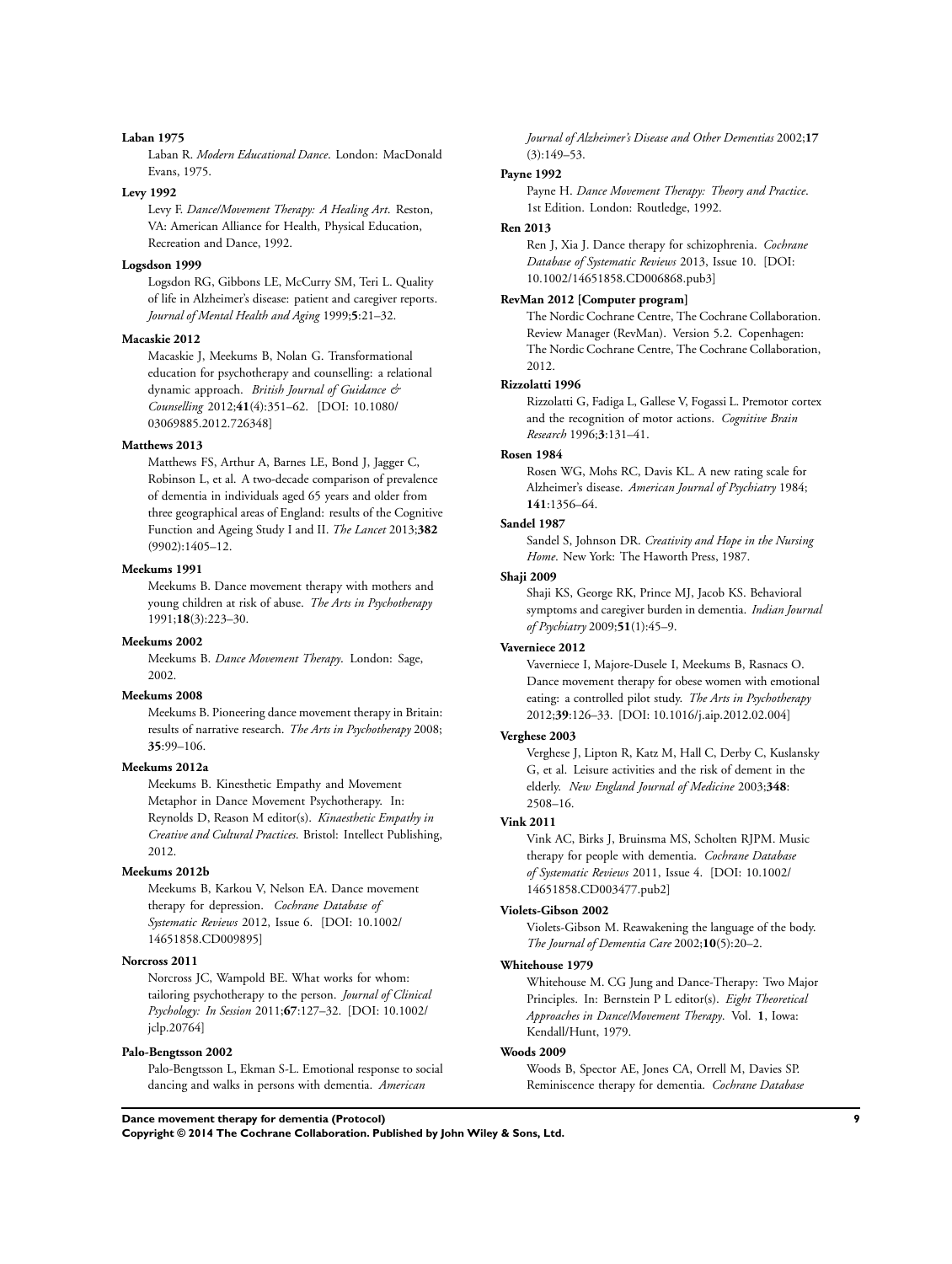<span id="page-11-0"></span>*of Systematic Reviews* 2009, Issue 2. [DOI: 10.1002/ 14651858.CD001120.pub2]

## **Young 2011**

Young TJ, Manthrop C, Howells D, Tullo E. Developing a career communication intervention to support personhood and quality of life in dementia. *Ageing and Society* 2011;**23**  $(07):1003-25.$ 

∗ *Indicates the major publication for the study*

## **A P P E N D I C E S**

## **Appendix 1. MEDLINE search strategy**

1. danc\*.ti,ab.

2. DTM.ti,ab.

3. "authentic movement\*".ti,ab.

4. "movement therap\*".ti,ab.

5. "movement psychot\*".ti,ab.

6. "body psychot\*".ti,ab.

7. "body psychot\*".ti,ab.

8. or/1-7

9. Dance Therapy/

10. 8 or 9

11. exp Dementia/

12. Delirium/

13. Wernicke Encephalopathy/

14. Delirium, Dementia, Amnestic, Cognitive Disorders/

15. dement\*.mp.

16. alzheimer\*.mp.

17. (lewy\* adj2 bod\*).mp.

18. deliri\*.mp.

19. (chronic adj2 cerebrovascular).mp.

20. ("organic brain disease" or "organic brain syndrome").mp.

21. ("normal pressure hydrocephalus" and "shunt\*").mp.

22. "benign senescent forgetfulness".mp.

23. (cerebr\* adj2 deteriorat\*).mp.

24. (cerebral\* adj2 insufficient\*).mp.

25. (pick\* adj2 disease).mp.

26. (creutzfeldt or jcd or cjd).mp.

27. huntington\*.mp.

28. binswanger\*.mp.

29. korsako\*.mp.

30. or/11-29

31. 10 and 30

**Dance movement therapy for dementia (Protocol) 10 Copyright © 2014 The Cochrane Collaboration. Published by John Wiley & Sons, Ltd.**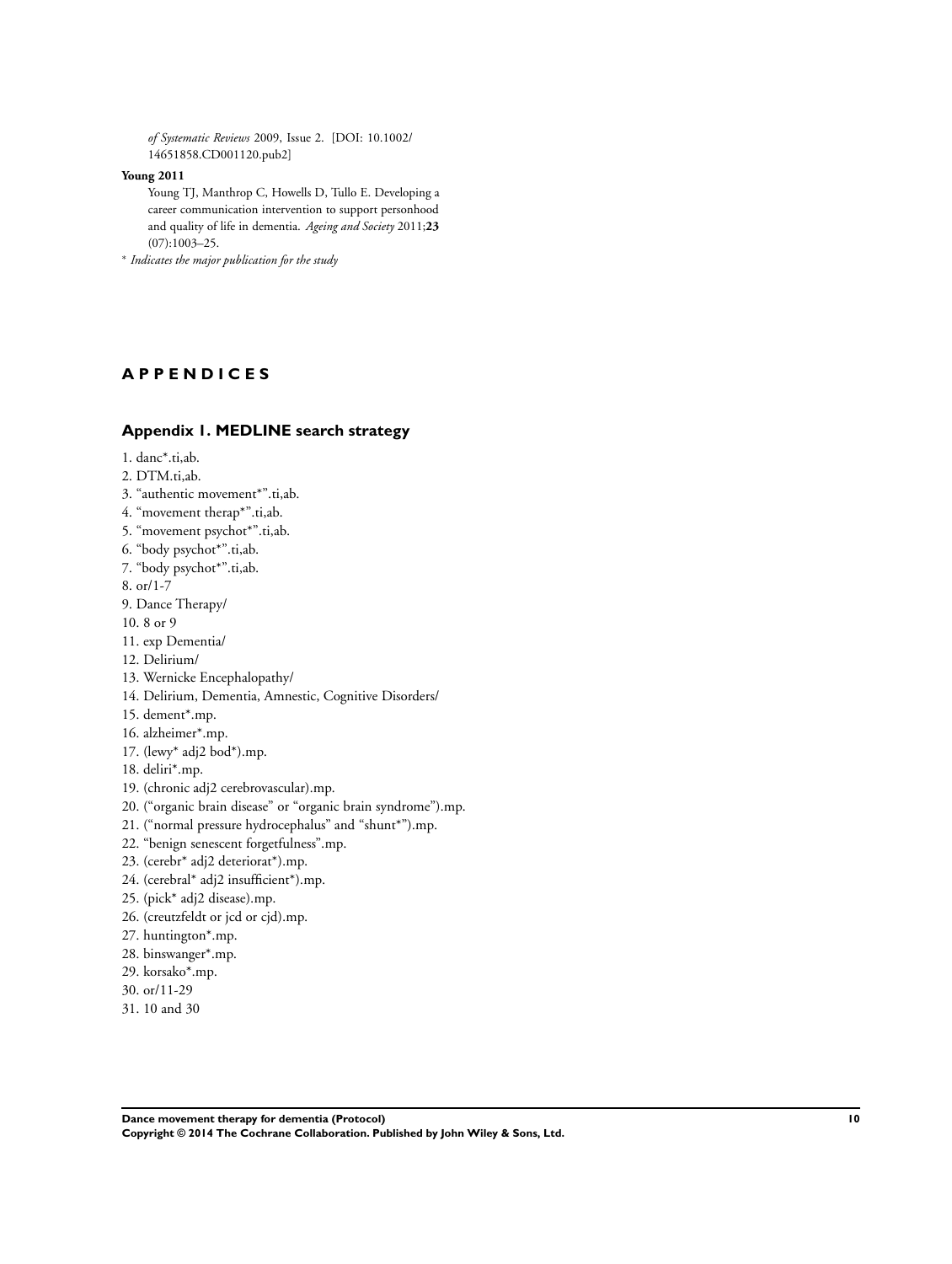## <span id="page-12-0"></span>**Appendix 2. Sample of data extraction form**

## **Information/data extracted for all relevant studies**

## **General information**

- 'Data extractor'/author ID
- Date of extraction
- Study ID
- Title, author/s, publication details of study
- Source if unpublished
- Language of publication

#### **Eligibility criteria**

Does the study meet the inclusion criteria, and how?

- Study design (parallel, controlled trial, randomised controlled trial, systematic allocation)
- Participants (diagnosis of dementia)
- Interventions (type of dance movement therapy)
- Outcomes (changes in cognitive, behavioural, emotional or social scales)

Inclusion? Exclusion? More information needed?

#### **Data extraction for included studies**

#### **Study characteristics**

- Study setting (e.g. country, urban/rural, hospital/clinic/school/charity/community/prison etc
- Participant demographics (e.g. age, gender, socio-economic status, co-morbidity)
- Inclusion/exclusion criteria used in the study

#### **Outcome measures used in the study**

- Primary outcome measures that provide scores for changes in:
	- Challenging behaviours
	- Cognitive functioning
	- Depression
	- Quality of life
- Secondary outcome measures that provide scores for:
	- mobility and balance
	- Fatigue
	- Anxiety
	- Social and occupational functioning
	- Economic outcomes
	- Treatment or research discontinuation/dropout
	- Adverse events including falls and injuries associated with the intervention

**Dance movement therapy for dementia (Protocol) 11**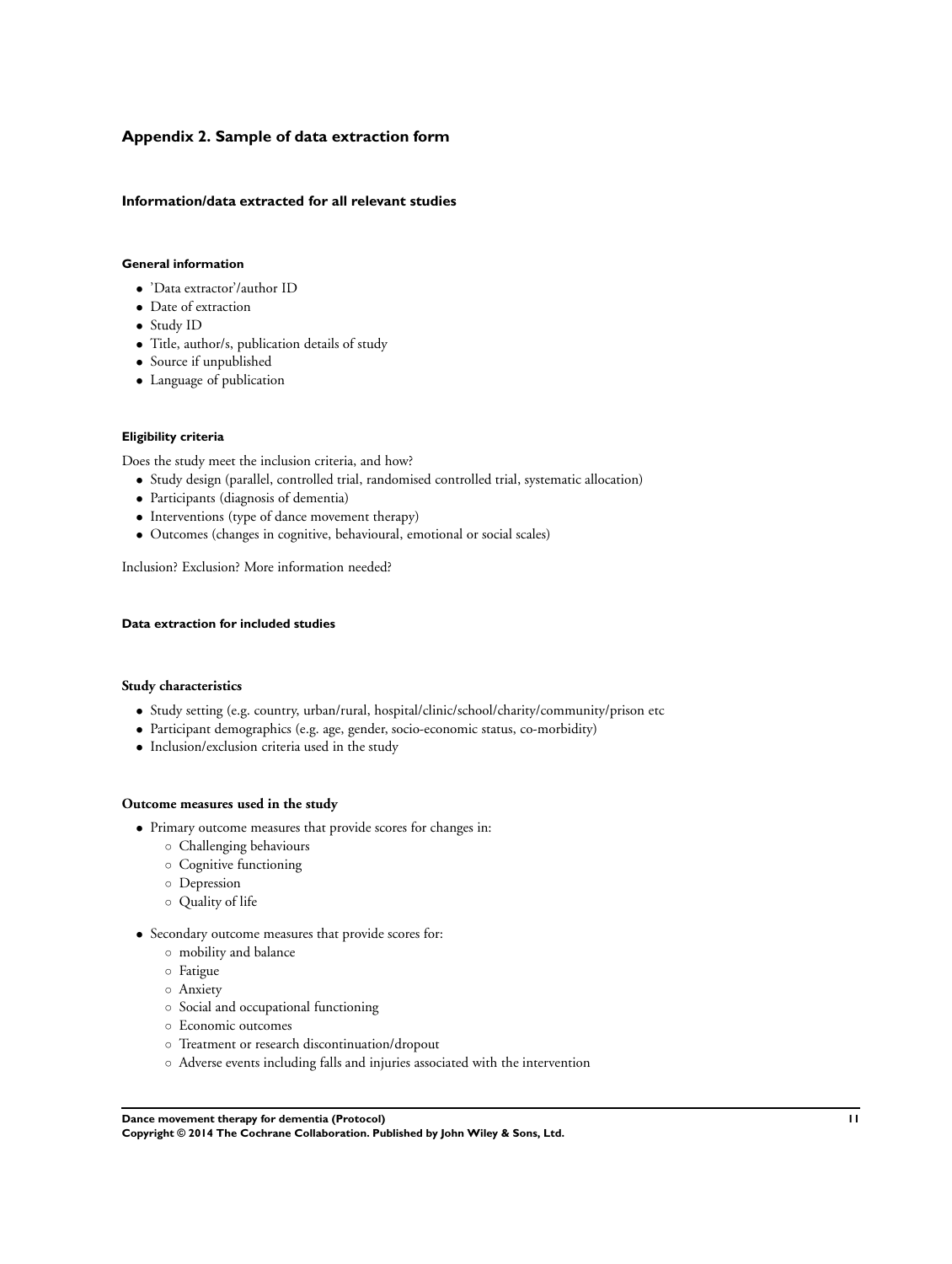## **Study results**

• Source (table, graph, text)

• Participants, number of events, percentages, chi-squares, risk ratios, for dichotomous outcomes, mean differences or standardised mean differences for continuous outcomes, missing participants

• Queries regarding data or methods (to be referred to the author for further information)

## **Additional notes**

- Record of details regarding correspondence with author/s for additional information or clarification of queries
- Ethics of stated conflict of interest
- Details of other studies cited in the references
- Duplicate publications
- Translation required

## **Risk of bias assessment tool (Higgins 2011)**

| Domain                                                                                                            | Support for judgement                                                                                                                                                                                                                                                                                                                 | Review authors' judgement                                                 |  |  |  |  |  |  |  |
|-------------------------------------------------------------------------------------------------------------------|---------------------------------------------------------------------------------------------------------------------------------------------------------------------------------------------------------------------------------------------------------------------------------------------------------------------------------------|---------------------------------------------------------------------------|--|--|--|--|--|--|--|
| Selection bias                                                                                                    |                                                                                                                                                                                                                                                                                                                                       |                                                                           |  |  |  |  |  |  |  |
| Random sequence generation                                                                                        | Describe the method used to generate the Selection bias (biased allocation to inter-<br>allocation sequence in sufficient detail to ventions) due to inadequate generation of<br>allow an assessment of whether it should a randomised sequence<br>produce comparable groups                                                          |                                                                           |  |  |  |  |  |  |  |
| <b>Allocation concealment</b>                                                                                     | Describe the method used to conceal the Selection bias (biased allocation to inter-<br>allocation sequence in sufficient detail to ventions) due to inadequate concealment<br>determine whether intervention allocations of allocations prior to assignment<br>could have been foreseen in advance of, or<br>during, enrolment        |                                                                           |  |  |  |  |  |  |  |
| Performance bias                                                                                                  |                                                                                                                                                                                                                                                                                                                                       |                                                                           |  |  |  |  |  |  |  |
| assessments should be made for each main<br>outcome (or class of outcomes)                                        | <b>Blinding of participants and personnel:</b> Describe all measures used, if any, to blind Performance bias due to knowledge of the<br>study participants and personnel from<br>knowledge of which intervention a partici-<br>pant received. Provide any information re-<br>lating to whether the intended blinding was<br>effective | allocated interventions by participants and<br>personnel during the study |  |  |  |  |  |  |  |
| Detection bias                                                                                                    |                                                                                                                                                                                                                                                                                                                                       |                                                                           |  |  |  |  |  |  |  |
| Blinding of outcome assessment: assess-<br>ments should be made for each main out-<br>come (or class of outcomes) | Describe all measures used, if any, to Detection bias due to knowledge of the al-<br>blind outcome assessors from knowledge<br>of which intervention a participant re-<br>ceived. Provide any information relating to<br>whether the intended blinding was effec-<br>tive                                                             | located interventions by outcome assessors                                |  |  |  |  |  |  |  |

**Dance movement therapy for dementia (Protocol) 12**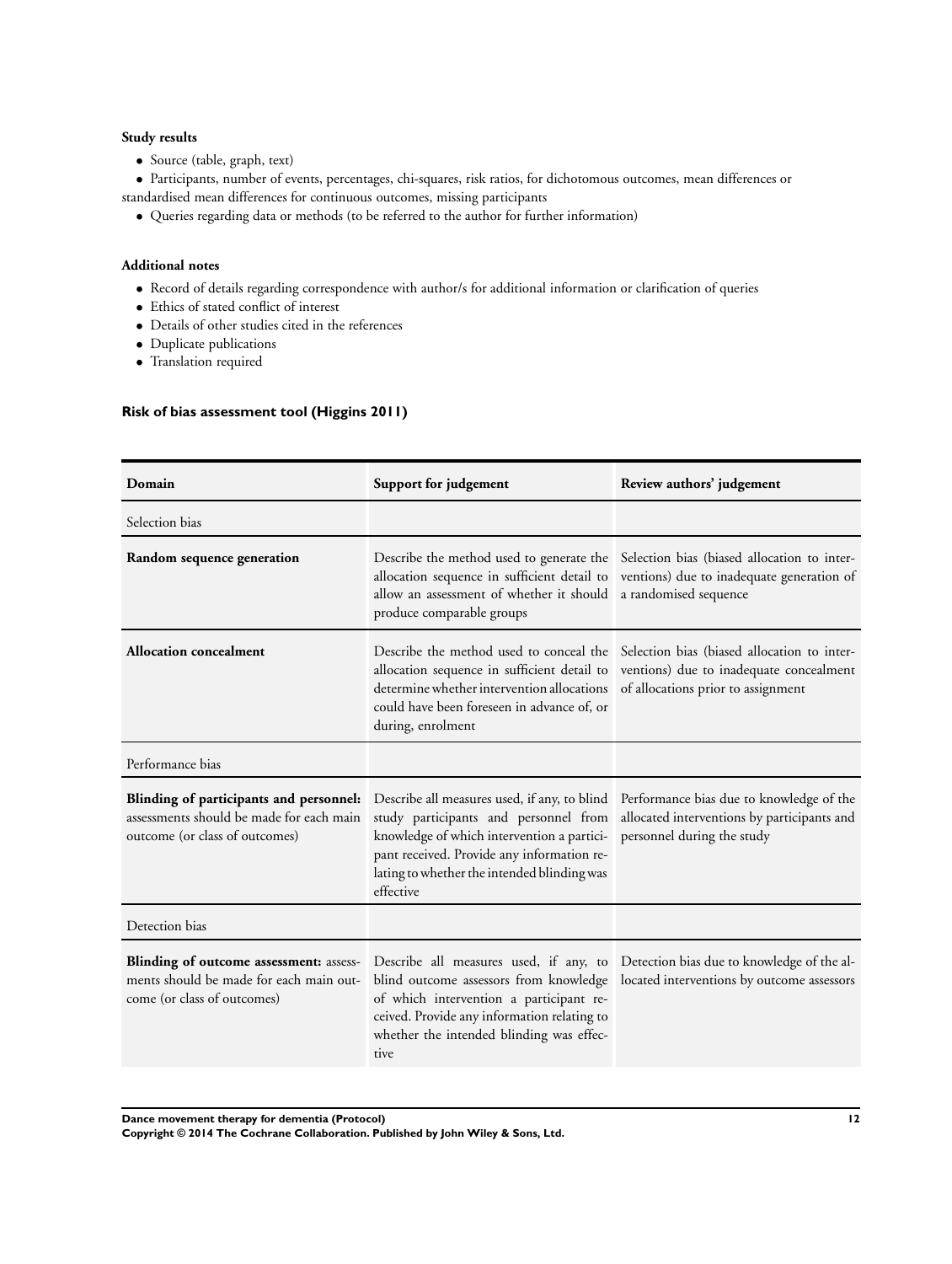(*Continued)*

| Attrition bias                                                                                         |                                                                                                                                                                                                                                                                                                                                                                                                                                                                                                 |                                                                                    |
|--------------------------------------------------------------------------------------------------------|-------------------------------------------------------------------------------------------------------------------------------------------------------------------------------------------------------------------------------------------------------------------------------------------------------------------------------------------------------------------------------------------------------------------------------------------------------------------------------------------------|------------------------------------------------------------------------------------|
| Incomplete outcome data: assessments<br>should be made for each main outcome (or<br>class of outcomes) | Describe the completeness of outcome data Attrition bias due to amount, nature or<br>for each main outcome, including attri- handling of incomplete outcome data<br>tion and exclusions from the analysis. State<br>whether attrition and exclusions were re-<br>ported, the numbers in each intervention<br>group (compared with total randomised<br>participants), reasons for attrition/exclu-<br>sions where reported, and any re-inclusions<br>in analyses performed by the review authors |                                                                                    |
| Reporting bias                                                                                         |                                                                                                                                                                                                                                                                                                                                                                                                                                                                                                 |                                                                                    |
| Selective reporting                                                                                    | State how the possibility of selective out- Reporting bias due to selective outcome re-<br>come reporting was examined by the review porting<br>authors, and what was found                                                                                                                                                                                                                                                                                                                     |                                                                                    |
| Other bias                                                                                             |                                                                                                                                                                                                                                                                                                                                                                                                                                                                                                 |                                                                                    |
| Other sources of bias                                                                                  | not addressed in the other domains in the lin the table<br>tool<br>If particular questions/entries were pre-<br>specified in the review's protocol, responses<br>should be provided for each question/entry                                                                                                                                                                                                                                                                                     | State any important concerns about bias Bias due to problems not covered elsewhere |

## **Checklist into which the tool outlined above will be translated**

## **1. Selection bias**

## **a. Random sequence generation**

Was the trial reported as randomised? YES/NO/UNCLEAR

Was the method of randomisation appropriate? YES/NO/UNCLEAR

YES: randomisation will be rated as appropriate if every participant had an equal chance to be selected for either intervention and if the investigator was unable to predict to which treatment the participant would be assigned. Examples of appropriate randomisation methods include use of: random number table; computer random-number generator; coin tossing; shuffling cards or envelopes; throwing dice; drawing lots; minimisation.

NO: inappropriate methods include: use of date of birth; sequence generated by a rule e.g. date of admission; patient preference; clinician's judgement; availability of the intervention.

UNCLEAR: insufficient information provided on which to base judgement.

## **b. Allocation concealment**

Was allocation concealment adequate? YES/NO/UNCLEAR

**Dance movement therapy for dementia (Protocol) 13**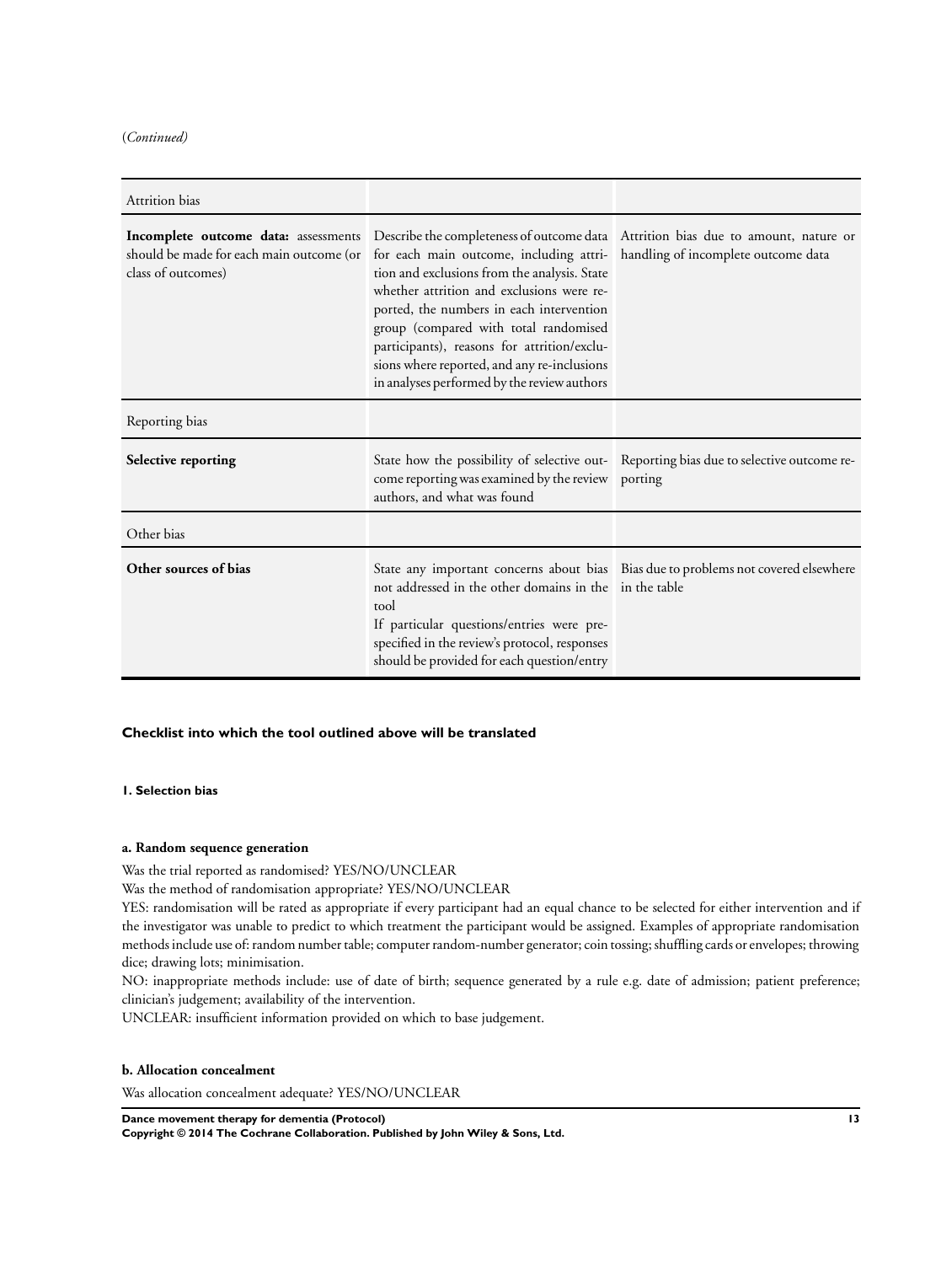YES: allocation concealment will be rated as adequate when the following methods are used: central allocation (e.g. telephone, web- or pharmacy-based randomisation); serially-numbered, opaque, sealed envelopes; other descriptions with convincing concealment. NO: allocation concealment will be rated as inadequate when the following methods are used: open random allocation schedule, i.e. a list of random numbers; envelopes without safeguards, i.e. unsealed, non-opaque or not sequentially-numbered; alternation or rotation; date of birth; case record number; any other explicitly unconcealed procedure. UNCLEAR: authors did not report adequately on method of concealment.

#### **2. Blinding of participants and personnel**

Was participant and personnel blinding adequate? YES/NO/UNCLEAR

YES: adequate blinding will involve blinding of participants and personnel to the allocated interventions during the study. NO: inadequate blinding is implied in studies in which blinding of participants and personnel has not taken place. Please note that for DMT studies, it is highly likely that it will not be possible to blind participants or those providing the DMT interventions. Therefore, it is likely that for this domain DMT studies will be assessed as having inadequate blinding and thus being at a high risk of bias. UNCLEAR: unclear blinding is implied when insufficient information is reported to determine who was blinded, or whether blinding occurred at all.

#### **3. Blinding of outcome assessment**

Was discussion of blinding of outcome assessment adequate? YES/NO/UNCLEAR YES: adequate blinding achieved when outcome assessors are unaware of the intervention allocated. NO: inadequate blinding means that outcome assessors are aware of the intervention allocated. UNCLEAR: a judgement of unclear will be used if a study does not address this point.

## **4. Incomplete outcome data**

Were incomplete outcome data adequately considered? YES/NO/UNCLEAR

YES: incomplete outcome data will have been adequately considered when: there are no missing outcome data; reasons for missing data are unlikely to be related to the true outcome; missing outcome data are balanced across comparison groups, with similar reasons; plausible effect size (difference in means or standardised difference in means) among missing outcomes is insufficient to have clinically relevant impact on observed effect size; missing data are imputed using appropriate methods.

NO: incomplete outcome data will have been inadequately considered when: reasons for missing outcome data are likely to be related to the true outcome, with either imbalance of numbers or reasons for missing data across groups; plausible effect size among missing outcomes is sufficient to induce clinically relevant bias in observed effect size; 'as treated' analysis performed with substantial departure of the intervention received from that assigned at randomisation; potentially inappropriate application of simple imputation.

UNCLEAR: insufficient reporting of attrition or exclusions to permit judgement, e.g. number randomised not stated or no reasons provided for missing data; or the study did not address this outcome.

For continuous data, an intention to treat (ITT) analysis will be calculated if not presented by the authors of the study.

#### **5. Selective reporting**

Was the reporting bias acceptable? YES/NO/UNCLEAR

YES: reporting bias will be assessed as acceptable if: the study protocol is available and all pre-specified outcomes of interest in the review have been reported in the pre-specified way; or the protocol is not available but it is clear that the published reports include all expected outcomes.

NO: reporting bias will be assessed as unacceptable if: not all of the pre-specified primary outcomes are reported; one or more of these is reported using measurements or analytic methods or subsets of data that were not pre-specified; one or more of the primary outcomes were not pre-specified (unless clearly justified, e.g. an unexpected adverse effect); one or more outcomes of interest is reported incompletely and so cannot be entered into meta-analysis; failure to report results for a key outcome that would be expected from such a study (including adverse outcomes).

UNCLEAR: insufficient information provided to make a judgement.

**Dance movement therapy for dementia (Protocol) 14**